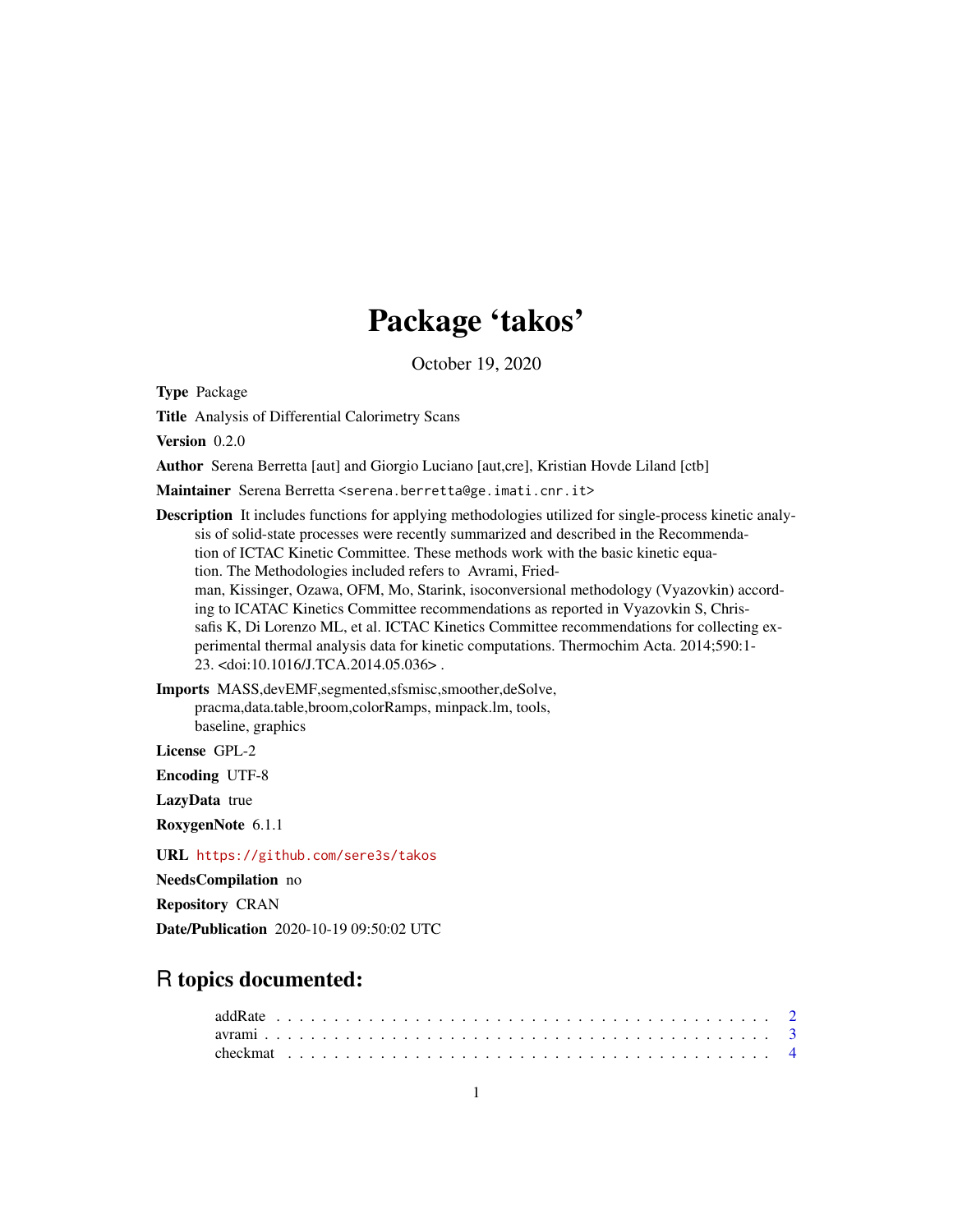<span id="page-1-0"></span>

|                                                                                                          | 5              |
|----------------------------------------------------------------------------------------------------------|----------------|
|                                                                                                          | 5              |
| dadx                                                                                                     | 6              |
| <b>FRI</b>                                                                                               | $\overline{7}$ |
| gAC                                                                                                      | 8              |
|                                                                                                          | 9              |
|                                                                                                          | 10             |
| <b>Kiss</b>                                                                                              | 11             |
| lavrami                                                                                                  | 12             |
|                                                                                                          | 12             |
| <b>MO</b><br>and the control of                                                                          | 13             |
| $OFW$                                                                                                    | 14             |
|                                                                                                          | 15             |
| plot avrami $\ldots \ldots \ldots \ldots \ldots \ldots \ldots \ldots \ldots \ldots \ldots \ldots \ldots$ | 16             |
| plot fri                                                                                                 | 16             |
|                                                                                                          | 16             |
|                                                                                                          | 17             |
|                                                                                                          | 17             |
|                                                                                                          | 17             |
|                                                                                                          | 18             |
| sbAC                                                                                                     | 19             |
|                                                                                                          | 20             |
|                                                                                                          | 21             |
|                                                                                                          | 21             |
|                                                                                                          | 22             |
|                                                                                                          | 23             |
|                                                                                                          | 23             |
|                                                                                                          | 24             |
|                                                                                                          | 24             |
|                                                                                                          | 25             |
| <b>TAPPA</b><br><u>.</u>                                                                                 | 25             |
| testMat                                                                                                  | 26             |
|                                                                                                          | 27             |
| VY<br>and and                                                                                            | 27             |
|                                                                                                          |                |
|                                                                                                          | 29             |
|                                                                                                          |                |

# **Index**

```
addRate
```
Title addRate

# **Description**

add to the thermogram the value of rate(s) for each cycle(s) as provided by the user

# **Usage**

addRate(dat, lab\_rate, lab\_cycles)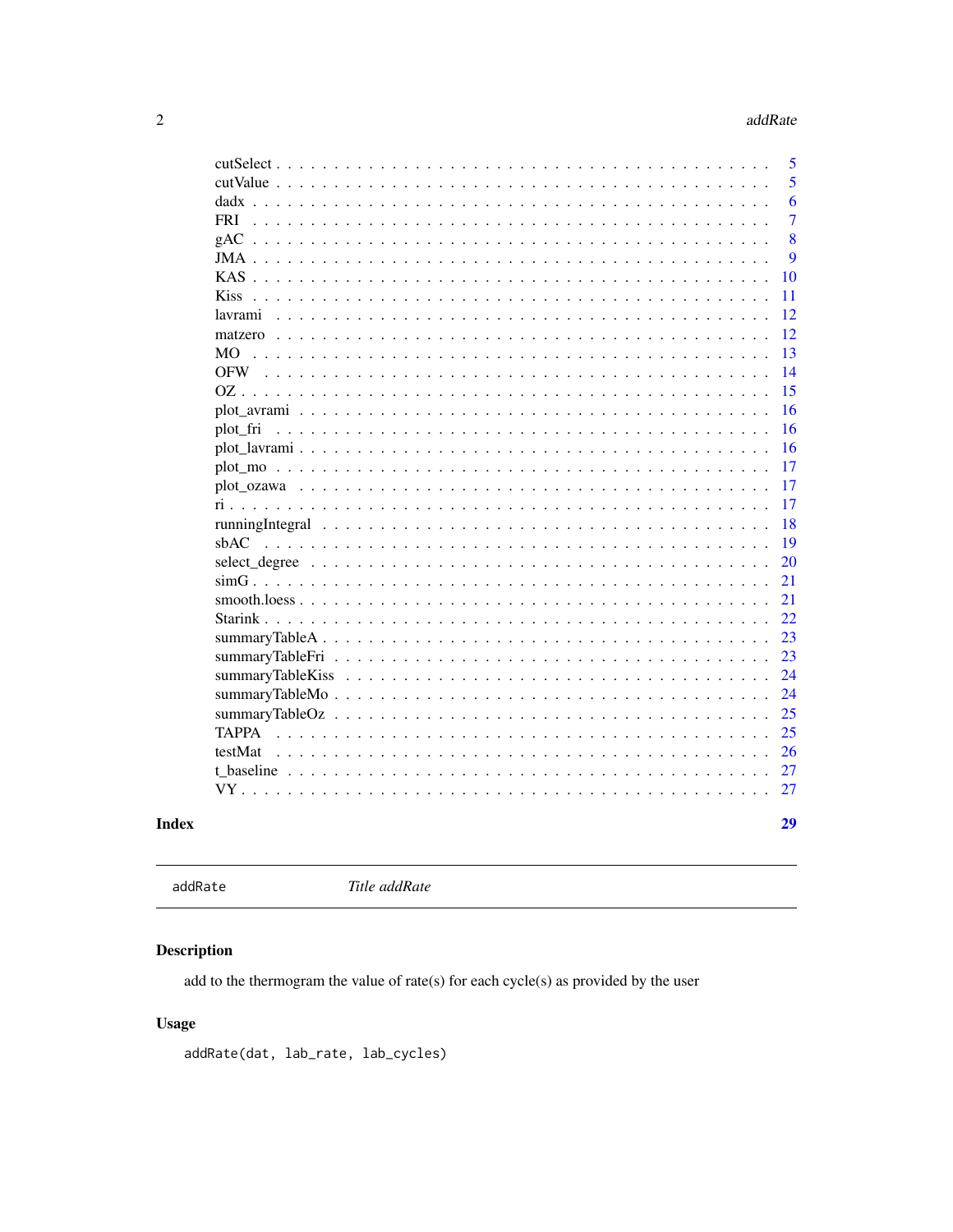#### <span id="page-2-0"></span>avrami 3

#### Arguments

| dat        | matrix                                                        |
|------------|---------------------------------------------------------------|
| lab rate   | rate that corresponds to the cycles of the analysis performed |
| lab_cycles | number of the cycles of the analysis performed                |

#### Value

the input matrix with one added column with the values of the rate of the cycles performed

avrami *Title Avrami*

#### Description

performs analysis of the thermograms using the avrami method

#### Usage

avrami(mat)

#### Arguments

mat matrix of the all the thermograms checked using the functiom mat.check

# Value

models "mod", datable "xy" for plot

# References

1. Avrami M. Kinetics of Phase Change. I General Theory. J Chem Phys. 1939;7(12):1103-1112. doi:10.1063/1.1750380.

```
require(data.table)
require(MASS)
rates=c(0.5,1,2,5,10,20,50)
a<-lapply(rates, function(x) JMA(A=exp(35),Ea=120000,T0=0,T.end=300,q=x,npoints=5000,n=2))
a<-lapply(seq(1,length(a)), function(x) data.table(a[[x]]$time.s,a[[x]]$T.C,
a[[x]]$dadT, rates[[x]]))
lapply(seq(1,length(a)), function(x) setnames(a[[x]],
c("time.seconds","temperature.s","heat.flow","rates") ) )
ar<-testMat(a)
avr<-avrami(ar)
```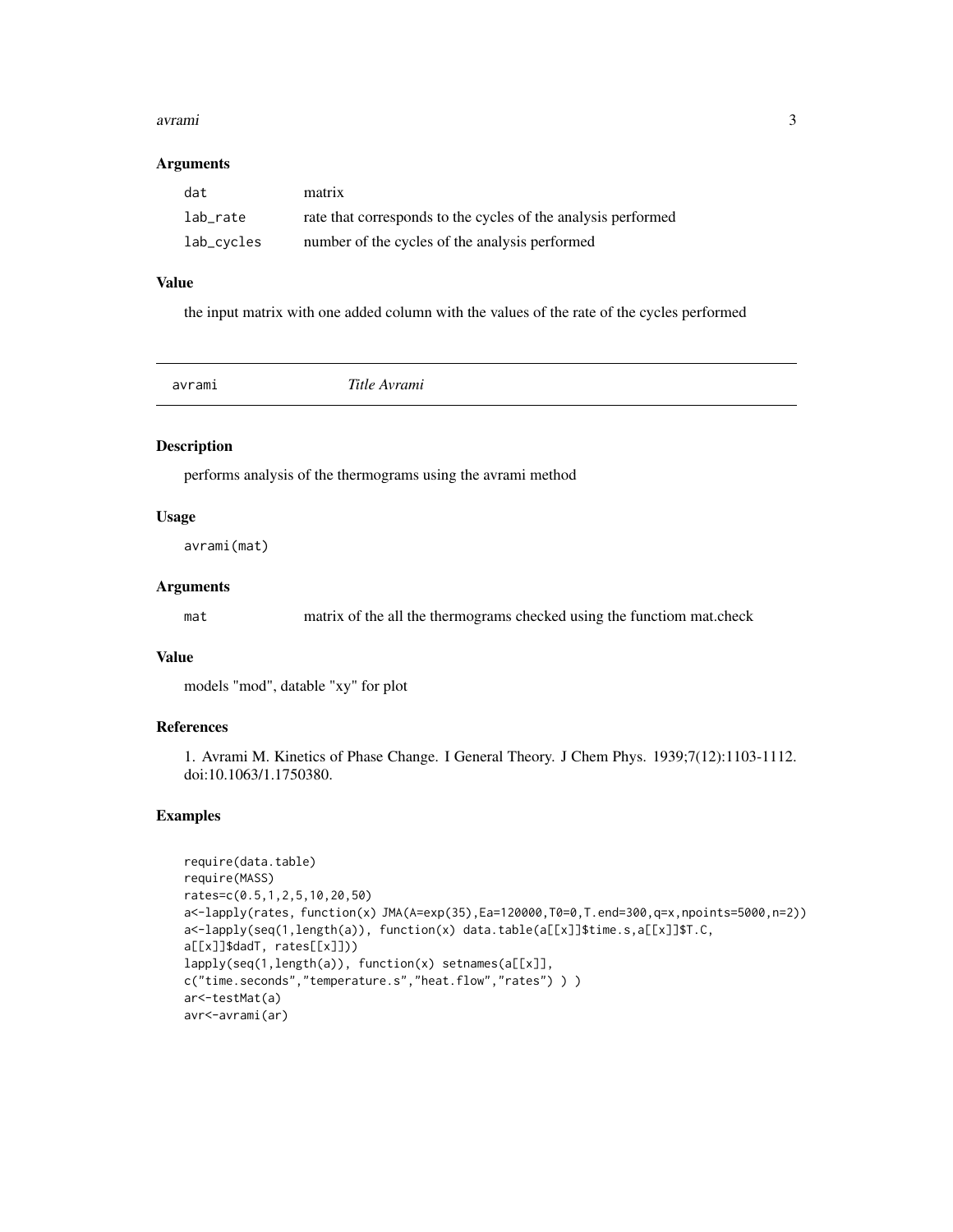<span id="page-3-0"></span>

Title checkmat

#### Usage

```
checkmat(data, header = TRUE, selected = c(0, 1, 2, 0, 0, 4, 0))
```
#### Arguments

| dat      | MUST be a data frame where each column represent a parameter of the thermo-<br>gram you need to check                                                                                                                                                                                                                                                                                                                                           |
|----------|-------------------------------------------------------------------------------------------------------------------------------------------------------------------------------------------------------------------------------------------------------------------------------------------------------------------------------------------------------------------------------------------------------------------------------------------------|
| header   | present or not in your data. frame                                                                                                                                                                                                                                                                                                                                                                                                              |
| selected | a vector that include the coded position of the parameters present in the dataset.<br>0 equal not present, while if you insert a number its value will refer to the index<br>of the column of the input matrix where the parameter is stored, the coding of the<br>vector selected is the following 1. "time.minutes" 2. "time.seconds" 3."tempera-<br>ture.s" 4."temperature.r" 5."temperature.s.K" 6."temperature.r.K"7."heat.flow"8.<br>"id" |

#### Details

i.e. selected= $c(1,0,2,0,0,0,3)$  means that your first column is time.seconds, the second column is the temperature of the sample and the this column is the heat flow. 0 represents the other column of your files that are not present in your dataset

# Value

Checked data frame

```
npoints=1000
x=seq(1,npoints)
y=(dnorm(x, mean=npoints/2, sd=npoints/10))
x=seq(1,1000)
x2=seq(200,500,length.out=1000)
dat=data.frame(x,x2,y)
colnames(dat) <- c("time.seconds", "temperature.s","heat.flow")
cmat<- checkmat(dat,selected=c(1,0,2,0,0,0,3,0))
```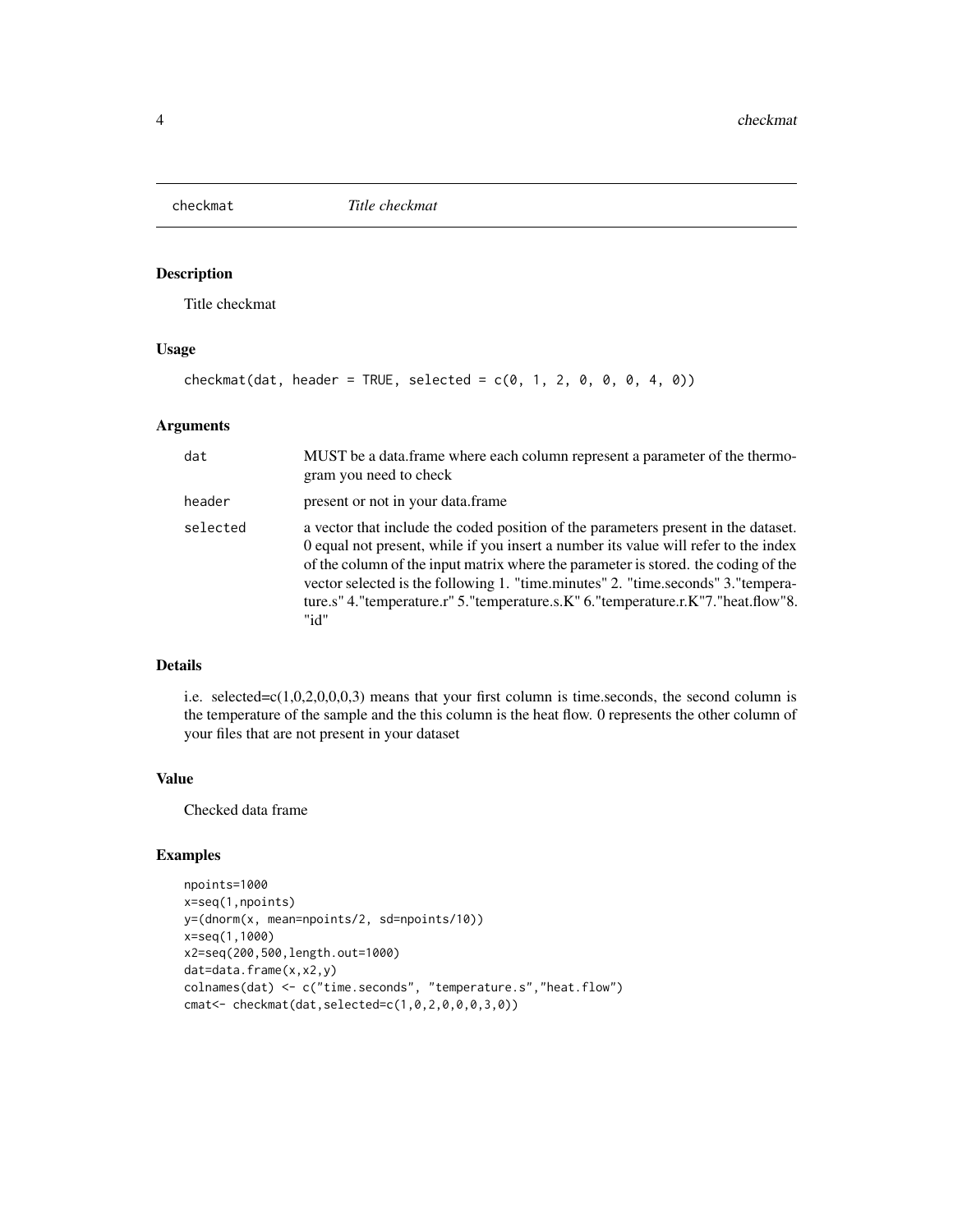<span id="page-4-0"></span>

cut a region of a spectra and substitutes it with a sequence with initial value i.start and end valye i.end

# Usage

```
cutSelect(x, i.start, i.end)
```
#### Arguments

| x       | x to be cut                                                   |
|---------|---------------------------------------------------------------|
| i.start | index value of the starting point for the cut to be performed |
| i.end   | index value of the ending point for the cut to be performed   |

# Examples

```
npoints=1000
x=seq(1,npoints)
y=(dnorm(x, mean=npoints/2, sd=npoints/10))
ycut=cutValue(y,10,40,0.003,0.001)
plot(y)
lines(ycut,col="red")
```
cutValue *Title cutValue*

#### Description

cut a region of a spectra and substitutes it with a sequence with initial value i.start and end valye i.end

# Usage

```
cutValue(x, i.start, i.end, value.start, value.end)
```
#### Arguments

| X           | to be cut                                                     |
|-------------|---------------------------------------------------------------|
| i.start     | index value of the starting point for the cut to be performed |
| i.end       | index value of the ending point for the cut to be performed   |
| value.start | desired value at point <i>i.start</i>                         |
| value.end   | desired value at point <i>i.end</i>                           |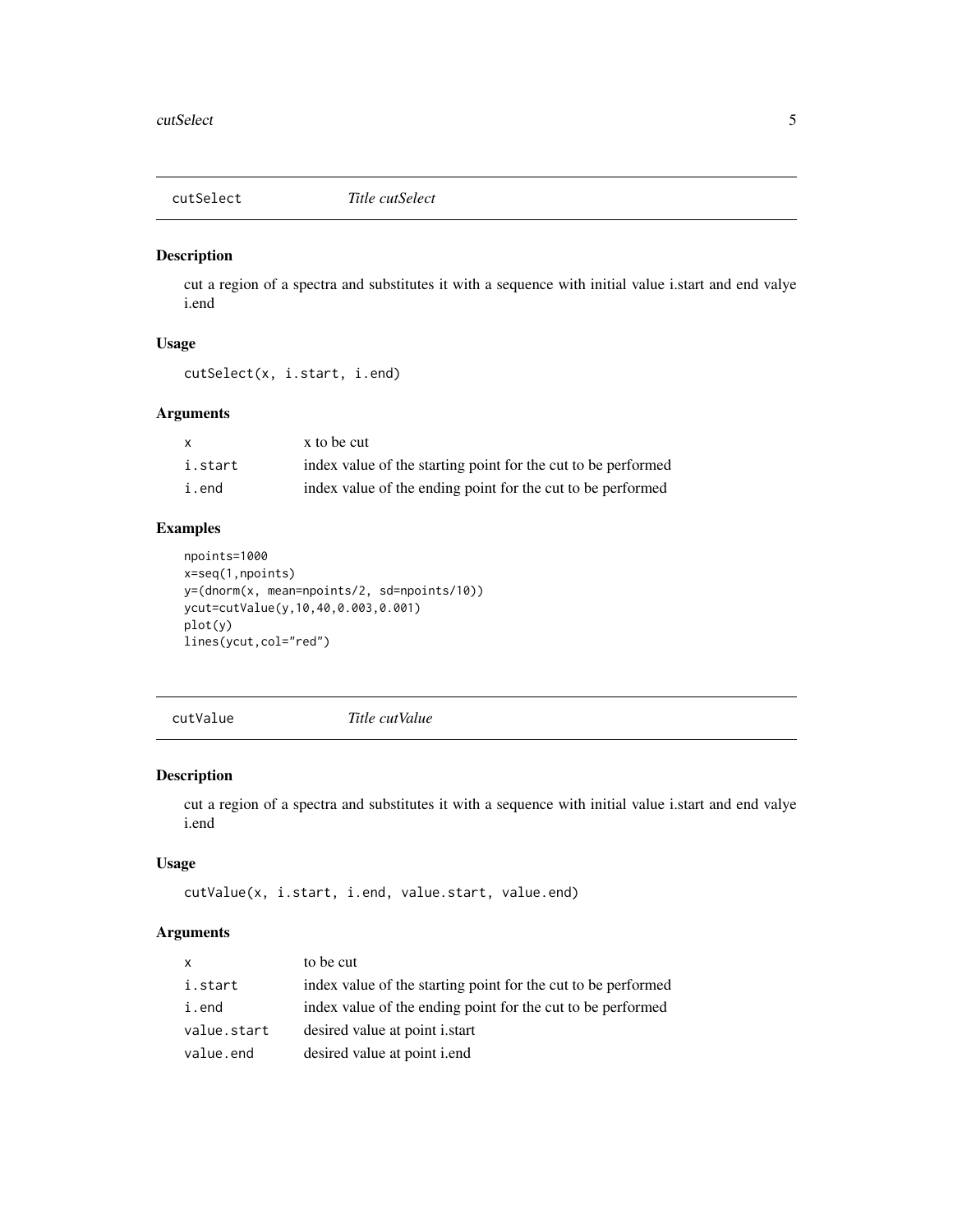# <span id="page-5-0"></span>Value

x after cut

# Examples

```
npoints=1000
x=seq(1,npoints)
y=(dnorm(x, mean=npoints/2, sd=npoints/10))
ycut=cutSelect(y,10,40)
plot(y)
lines(ycut,col="red")
```
dadx *Title dadx*

# Description

calculates the ratio of two differential according to the value of d.step

#### Usage

 $d$ adx(x, a, d.step = 2)

# Arguments

| $\mathsf{x}$ | denominator variable for calculating da |
|--------------|-----------------------------------------|
| a            | numerator variable for calculating dt   |
| d.step       | step of differentiation                 |

#### Value

ratio of two differential of the tw0 input variables

```
npoints=100
seed=42
x1=round(runif(npoints,0,1), 2)
seed=1234
x2=round(runif(npoints,0,1), 2)
xdiff \leftarrow dadx(x1, x2)
```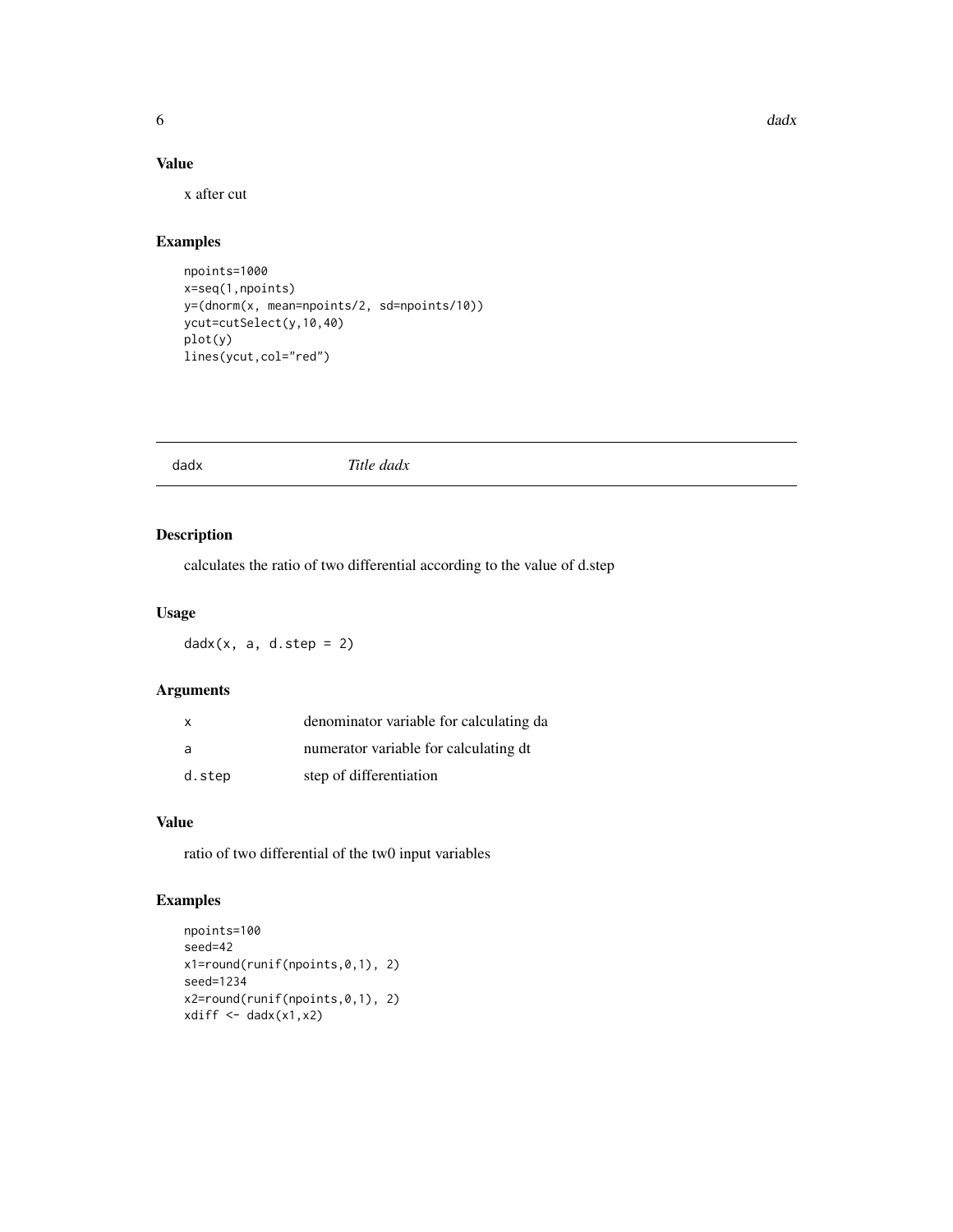<span id="page-6-0"></span>

performs analysis of the thermograms using Friedman method to calculate the activation energy (Ea)

#### Usage

FRI(mat, id = "rate", degree =  $seq(0.2, 0.8, by = 0.05)$ )

# Arguments

| mat    | matrix of the all the thermograms checked using the function mat.check |
|--------|------------------------------------------------------------------------|
| id     | variable choosen for subsetting mat (default $=$ "rate")               |
| degree | selected degrees of cristallinity for performing the analysis          |

#### Value

models "mod", datable "xy" for plot, "Ea" list of value, datatable "DT" built with the values of mat according to the specified degree

#### References

H.L. Friedman, Kinetics of thermal degradation of char-forming plastics from thermogravimetry, Appl. Phen. Plastic J. Polym. Sci. Part C: Polym. Symp. 6 (1964)

```
require(data.table)
require(MASS)
rates=c(0.5,1,2,5,10,20,50)
a<-lapply(rates, function(x) JMA(A=exp(35),Ea=120000,T0=0,T.end=300,q=x,npoints=5000,n=2))
a<-lapply(seq(1,length(a)), function(x) data.table(a[[x]]$time.s,a[[x]]$T.C,
a[[x]]$dadT, rates[[x]]))
lapply(seq(1,length(a)), function(x) setnames(a[[x]],
c("time.seconds","temperature.s","heat.flow","rates") ) )
ar<-testMat(a)
fri<-FRI(ar)
```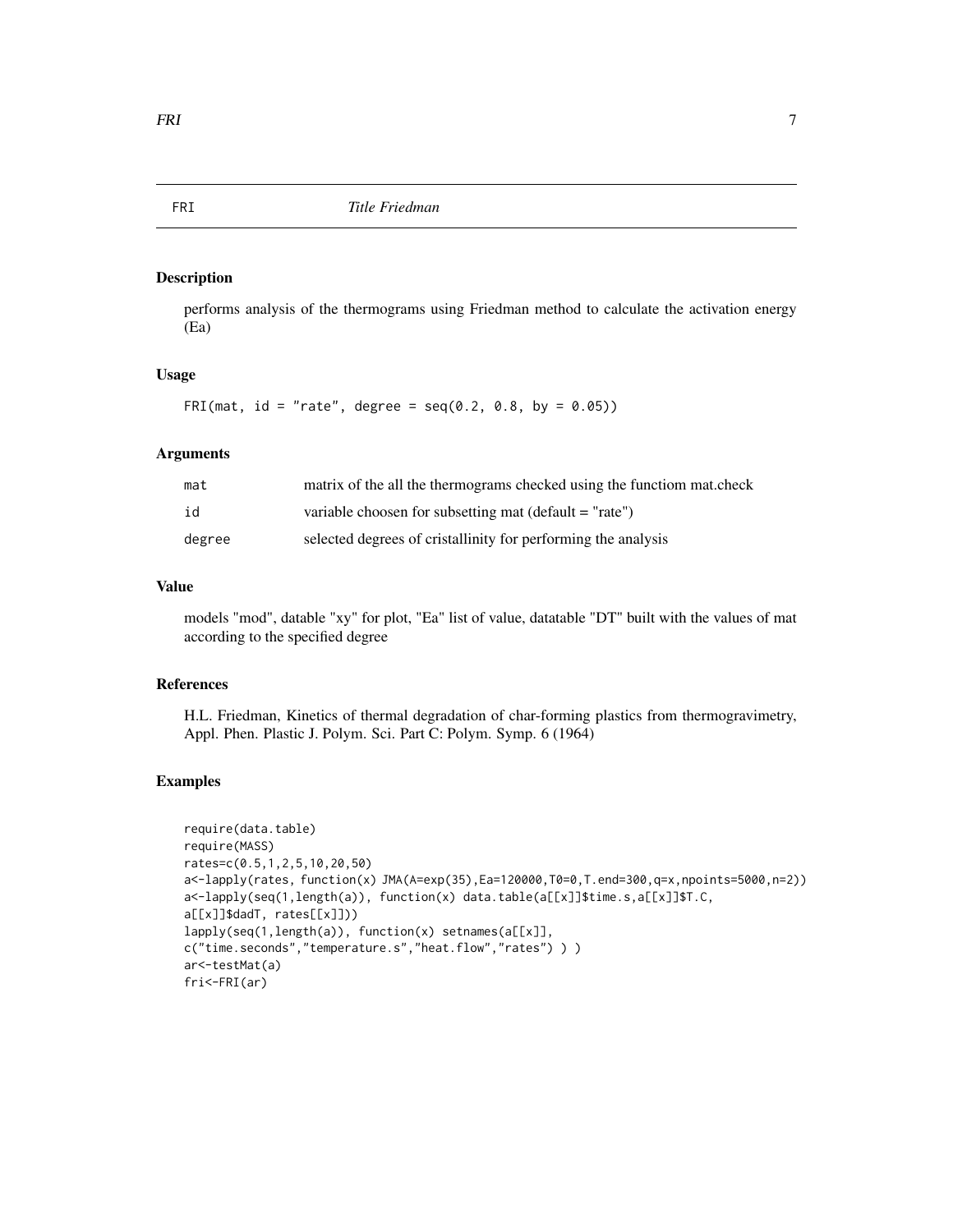<span id="page-7-0"></span>gAC *Title sbAC*

# Description

Performs simulation according to several kinetic models

# Usage

```
gAC(time.start = 0, T0 = 0, T.end = 500, qqq = 50, A = 10^(6.3),Ea = 80000, m = 1, n = 2, K = 0, npoints = 10000,
 prec = 10^*(-4.30095790876), rmod = "SB", ...)
```
#### Arguments

| time.start | Starting time for the simulations                             |
|------------|---------------------------------------------------------------|
| T0         | Temperature start                                             |
| T.end      | End temperature                                               |
| qqq        | Heating rate                                                  |
| A          | Parameter in the equation                                     |
| Ea         | Parameter in the equation                                     |
| m          | Parameter in the equation                                     |
| n          | Parameter in the equation                                     |
| К          | Parameter in the equation                                     |
| npoints    | Number of points                                              |
| prec       | Starting value for the equation "prec"                        |
| rmod       | Kinetic model (default = Isoda)                               |
| $\cdots$   | Parameters to pass to ode function for choosing solver method |

#### Value

startgin temperature "T","fi",degree of crystallization "alfa",differential alfa in T "dadT",time in seconds "time.s",differential equation solution "sol"

# Examples

gAC(npoints=5000,prec=10^(-4.30095790876))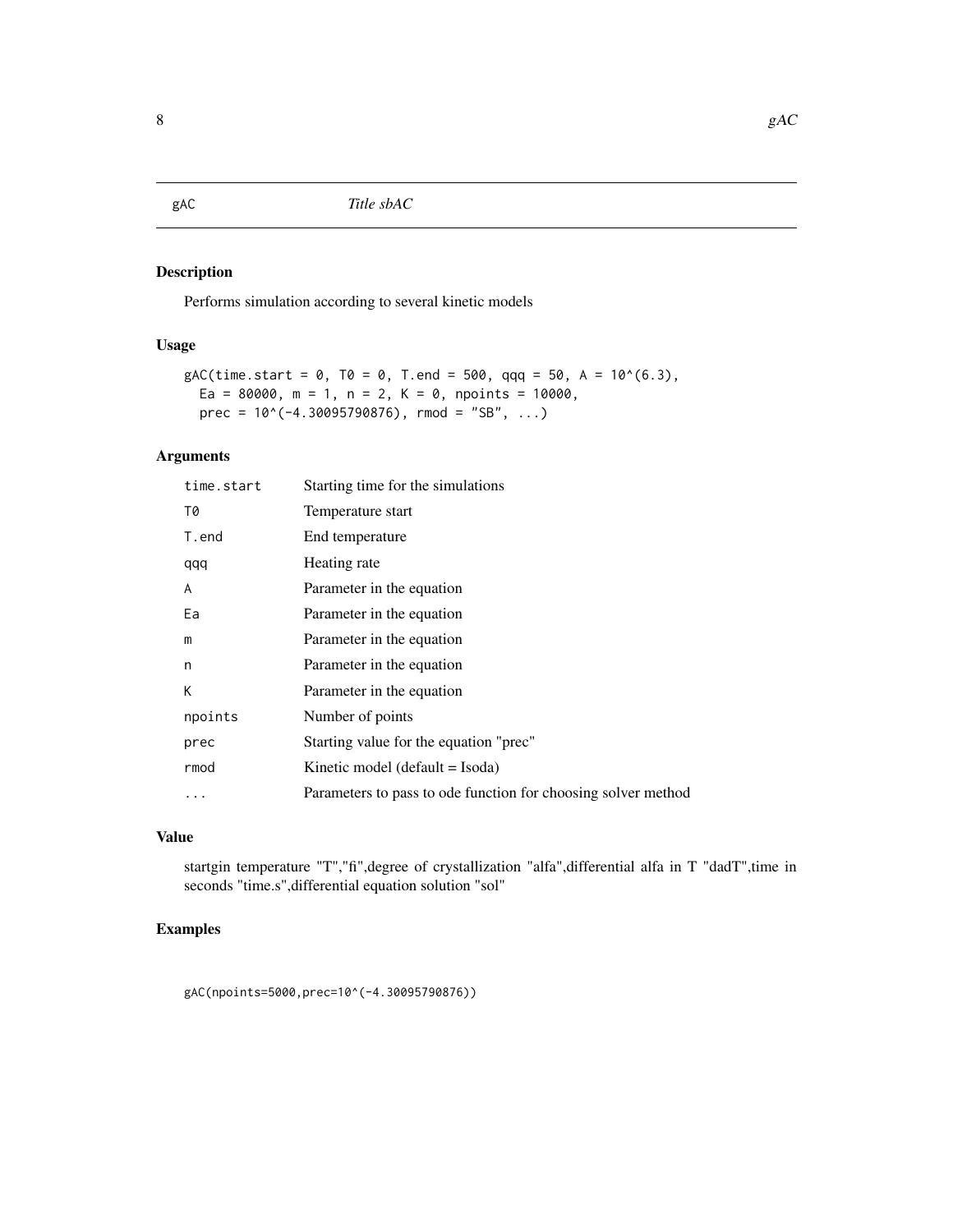<span id="page-8-0"></span>simulate a thermogram using JMA theory

#### Usage

 $JMA(A = exp(35), Ea = 120000, q = 50, T0 = -100, T.end = 300,$  $npoints = 898, n = 2)$ 

#### Arguments

| $\overline{A}$ | pre exponential parameters $(1/s)$                                  |
|----------------|---------------------------------------------------------------------|
| Ea             | Activation energy (J/mol)                                           |
| q              | $=$ rate of analyis (K/min)                                         |
| T0             | $=$ starting temperature of the simulated thermogram expressed in K |
| T.end          | $=$ ending temperature of the simulated thermogram expressed in K   |
| npoints        | desired number of points of the simulate thermogram                 |
| n              | numerical parameter required by JMA model                           |

#### Value

- T.C = temperature in Celsius
- $fi = d\alpha/dt * q$
- $\bullet$   $\alpha$
- $\bullet$  time.s = time in second
- $d\alpha dT$

#### References

1. Vyazovkin S, Chrissafis K, Di Lorenzo ML, et al. ICTAC Kinetics Committee recommendations for collecting experimental thermal analysis data for kinetic computations. Thermochim Acta. 2014;590:1-23. doi:10.1016/j.tca.2014.05.036.

```
data <- JMA(A = exp(35), Ea = 120000, q = 50, T0 = -100, T. end = 300, npoints=898, n=2)
require(data.table)
#choose the rates for the simulation of the thermograms
rates=c(0.5,1,2,5,10,20,50)
#first serie of thermograms for all the chosen rate
a<-lapply(rates, function(x) JMA(A=exp(35),Ea=120000,T0=0,T.end=300,q=x,npoints=5000,n=2))
```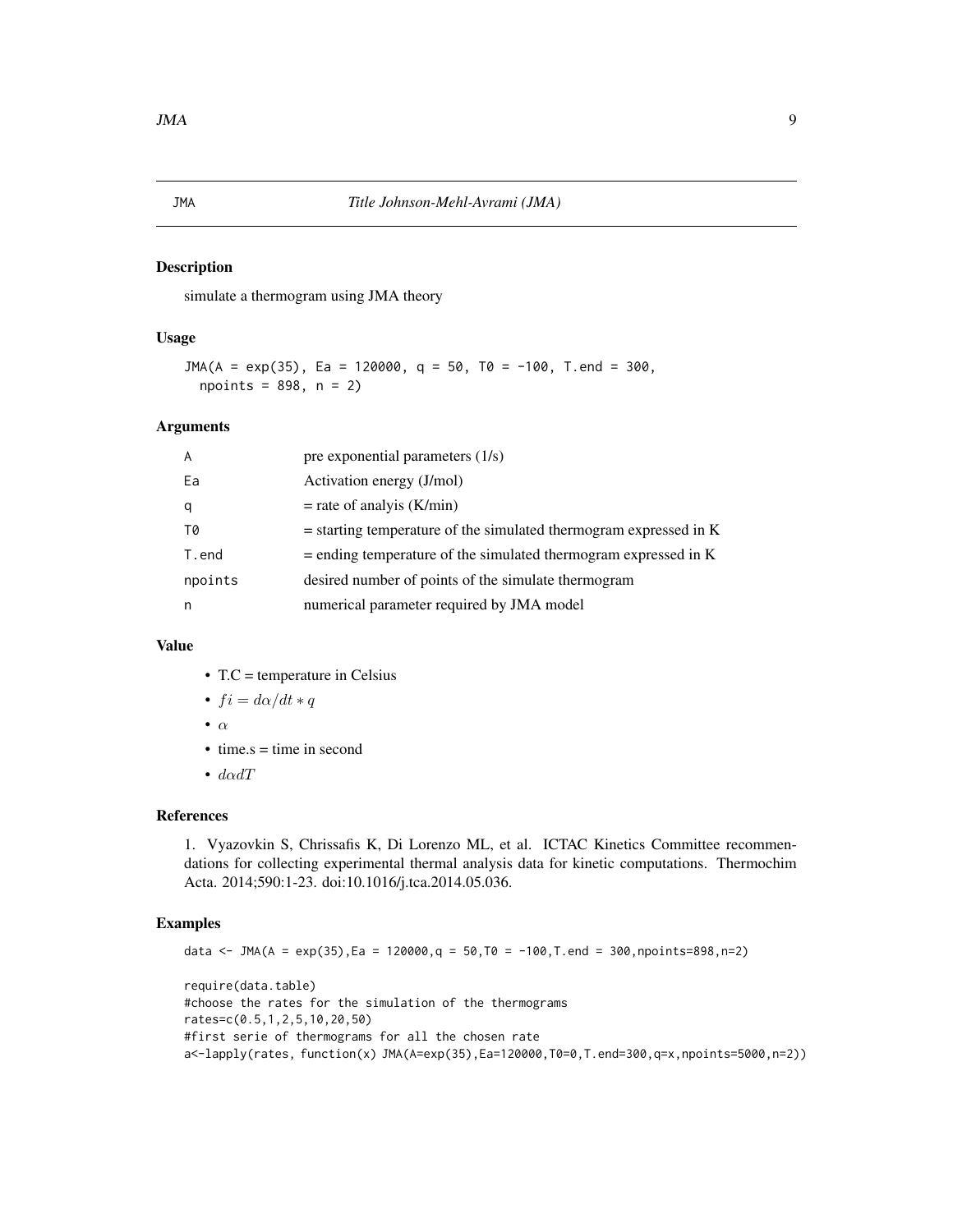```
#setup column names
a<-lapply(seq(1,length(a)), function(x) data.table(a[[x]]$time.s,
a[[x]]$T.C, a[[x]]$dadT, rates[[x]]))
lapply(seq(1,length(a)), function(x) setnames(a[[x]],
c("time.seconds","temperature.s","heat.flow","rates") ) )
#create a plot using the function thermo
amaxH <- max(sapply(a, function(x) max(x$heat.flow))) # calculate the max
plot(c(0,300),c(0,amaxH),mytitle="dataset A 120/60 0.66/0.33",
ylab="ExothermicHeatFlow", xlab="Temperature")
lapply(a, function(x) lines(x$temperature.s,x$heat.flow,lwd=3))
```
KAS *Title KAS*

#### **Description**

performs analysis of the thermograms using Kissinger-Akahira-Sunose (KAS) method

#### Usage

 $KAS(mat, degree = seq(0.2, 0.8, by = 0.05))$ 

#### Arguments

| mat    | matrix of the all the thermograms checked using the functiom mat.check |
|--------|------------------------------------------------------------------------|
| degree | selected degrees of cristallinity for performing the analysis          |

#### Value

models "mod", datable "xy" for plot, "Ea" list of value, datatable "DT" built with the values of mat according to the specified degrees

#### References

1. Akahira, T. Sunose T. Method of determining activation deterioration constant of electrical insulating materials. Res Rep Chiba Inst Technol (Sci Technol). 1971. 2. Kissinger HE. Reaction Kinetics in Differential Thermal Analysis. Anal Chem. 1957;29(11):1702-1706. doi:10.1021/ac60131a045. 3. Starink M. The determination of activation energy from linear heating rate experiments: a comparison of the accuracy of isoconversion methods. Thermochim Acta. 2003;404(1-2):163-176. doi:10.1016/S0040-6031(03)00144-8.

```
require(data.table)
require(MASS)
rates=c(0.5,1,2,5,10,20,50)
a<-lapply(rates, function(x) JMA(A=exp(35),Ea=120000,T0=0,T.end=300,q=x,npoints=5000,n=2))
a<-lapply(seq(1,length(a)), function(x) data.table(a[[x]]$time.s,a[[x]]$T.C,
```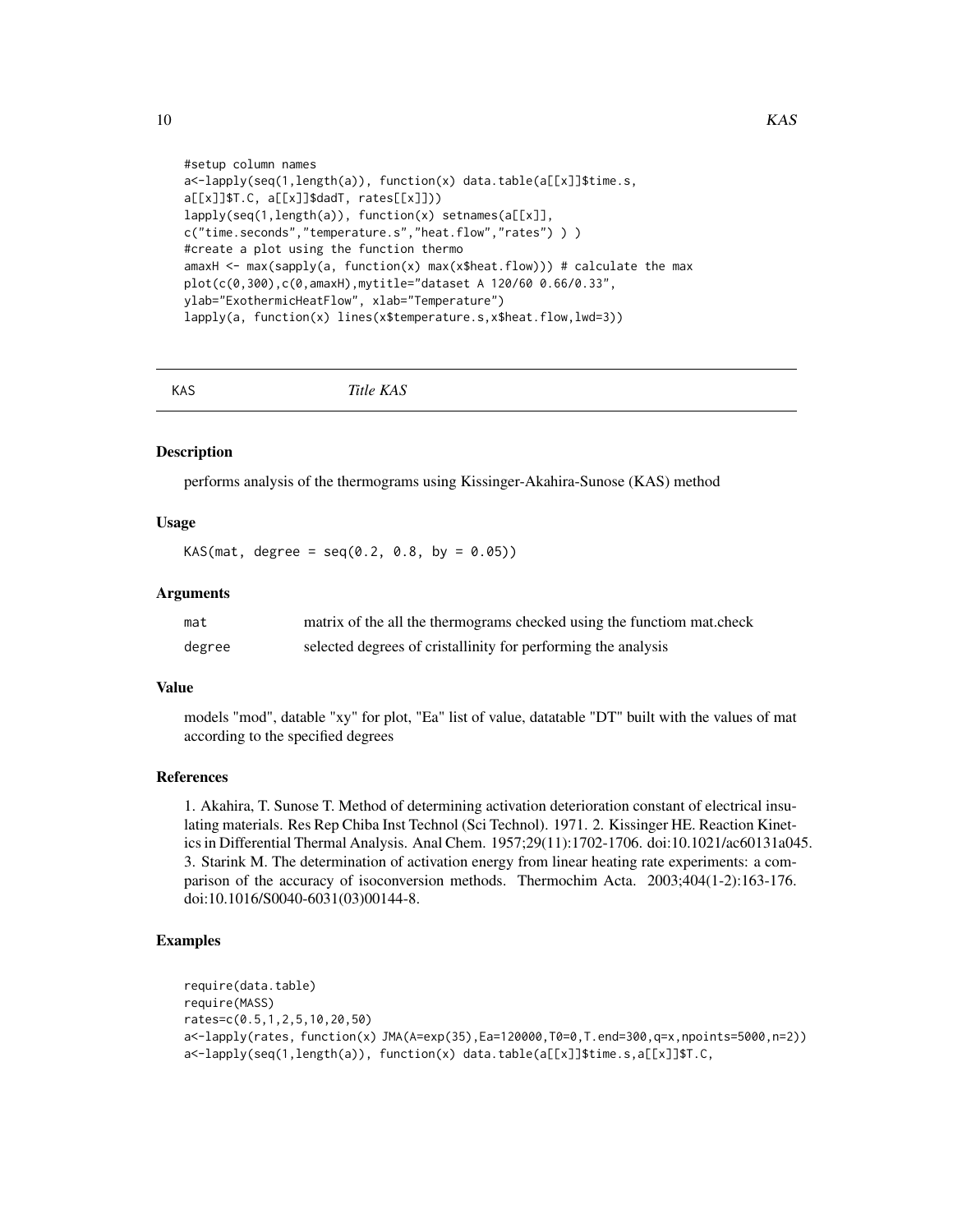```
a[[x]]$dadT, rates[[x]]))
lapply(seq(1,length(a)), function(x) setnames(a[[x]],
c("time.seconds","temperature.s","heat.flow","rates") ) )
ar<-testMat(a)
kas<-KAS(ar)
```
Kiss *Title Kissinger*

#### Description

performs analysis of the thermograms using Kissinger method to calculate the activation energy (Ea)

#### Usage

Kiss(mat)

#### Arguments

mat matrix of the all the thermograms checked using the functiom mat.check

#### Value

models "mod", datable "xy" for plot, "Ea" list of value, datatable "DT" built with the values of mat according to the specified degrees

#### References

1. Avrami M. Kinetics of Phase Change. I General Theory. J Chem Phys. 1939;7(12):1103-1112. doi:10.1063/1.1750380. 2. Kissinger HE. Reaction Kinetics in Differential Thermal Analysis. Anal Chem. 1957;29(11):1702-1706. doi:10.1021/ac60131a045.

```
require(data.table)
require(MASS)
rates=c(0.5,1,2,5,10,20,50)
a<-lapply(rates, function(x) JMA(A=exp(35),Ea=120000,T0=0,T.end=300,q=x,npoints=5000,n=2))
a<-lapply(seq(1,length(a)), function(x) data.table(a[[x]]$time.s,a[[x]]$T.C,
a[[x]]$dadT, rates[[x]]))
lapply(seq(1,length(a)), function(x) setnames(a[[x]],
c("time.seconds","temperature.s","heat.flow","rates") ) )
ar<-testMat(a)
kiss<-Kiss(ar)
```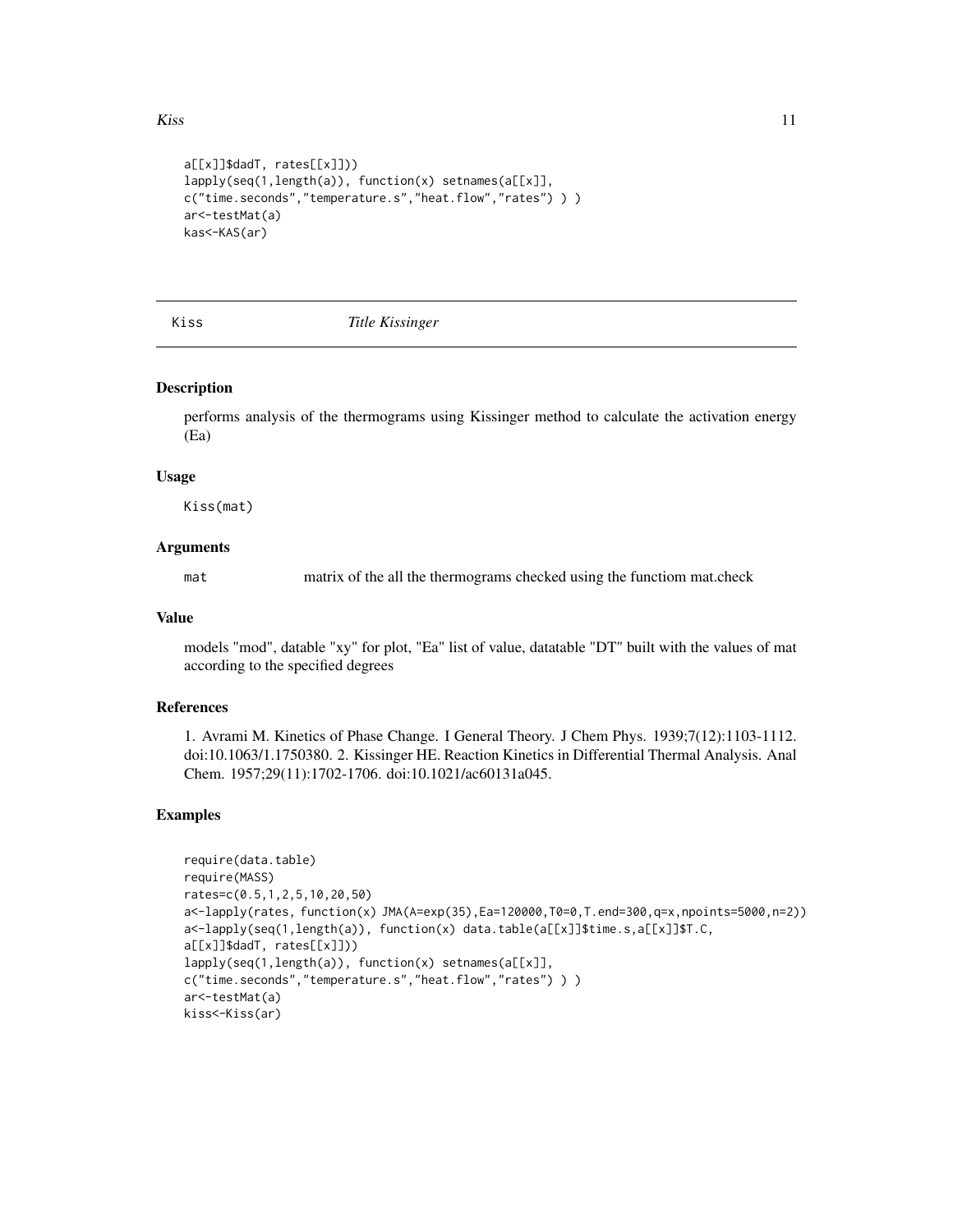<span id="page-11-0"></span>

performs analysis of the thermograms using the linearized avrami method in the interval of Xc selected by the user

## Usage

 $lavrami(mat, up = 0.9999, low =  $1e-04$ )$ 

#### Arguments

| mat | matrix of the all the thermograms checked using the function mat.check      |
|-----|-----------------------------------------------------------------------------|
| up  | max degree of the interval for applying the linearized model default 0.9999 |
| low | min degree of the interval for applying the linearized model default 0.0001 |

# Value

models "mod", datable "xy" for plot

#### References

1. Avrami M. Kinetics of Phase Change. I General Theory. J Chem Phys. 1939;7(12):1103-1112. doi:10.1063/1.1750380.

| matzero | Title matzero |
|---------|---------------|
|         |               |

# Description

zeroes time (in seconds) according to peak given by the user

# Usage

```
matzero(mat, spks = 1, x = mat$time.seconds.zero, colname = "v.check",
 myby = "id_cycle")
```
#### Arguments

| mat     | matrix of spectra                                                   |
|---------|---------------------------------------------------------------------|
| spks    | number of the peak selected as the starting point                   |
| x       | variable to be reset according to the position of the selected peak |
| colname | name of the selected column                                         |
| myby    | variable selected for subsetting the matrix                         |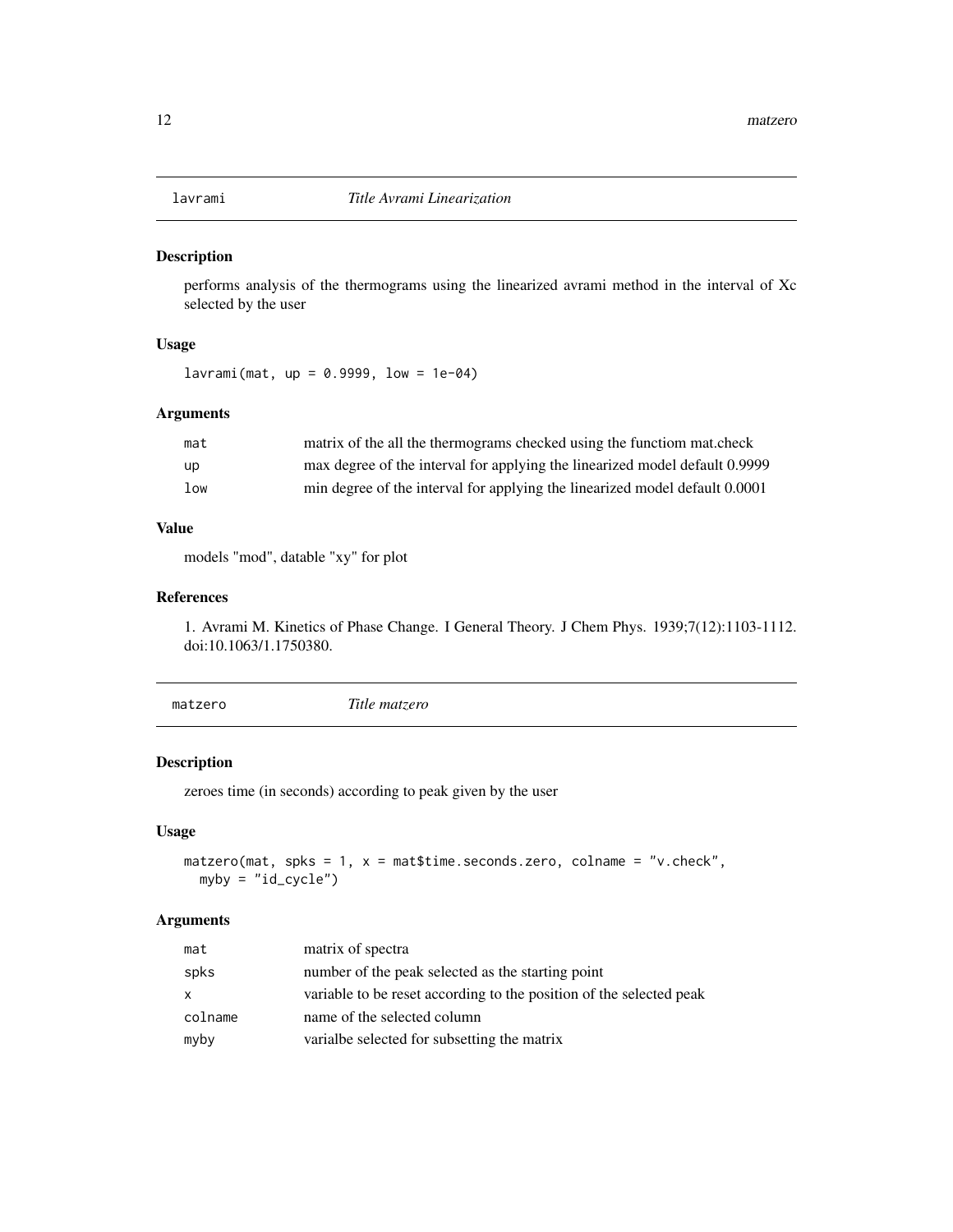<span id="page-12-0"></span>

performs analysis of the thermograms using Mo method

#### Usage

 $MO(max, degree = seq(0.2, 0.8, by = 0.2))$ 

# Arguments

| mat    | matrix of the all the thermograms checked using the functiom mat.check |
|--------|------------------------------------------------------------------------|
| degree | selected degrees of cristallinity for performing the analysis          |

# Value

models "mod", datable "xy" for plot, "Ea" list of value, datatable "DT" built with the values of mat according to the specified degrees

# References

Liu T, Mo Z, Wang S, Zhang H. Nonisothermal melt and cold crystallization kinetics of poly(aryl ether ether ketone ketone). Polym Eng Sci. 1997;37(3):568-575. doi:10.1002/pen.11700.

```
require(data.table)
require(MASS)
rates=c(0.5,1,2,5,10,20,50)
a<-lapply(rates, function(x) JMA(A=exp(35),Ea=120000,T0=0,T.end=300,q=x,npoints=5000,n=2))
a<-lapply(seq(1,length(a)), function(x) data.table(a[[x]]$time.s,a[[x]]$T.C,
a[[x]]$dadT, rates[[x]]))
lapply(seq(1,length(a)), function(x) setnames(a[[x]],
c("time.seconds","temperature.s","heat.flow","rates") ) )
ar<-testMat(a)
mo<-MO(ar)
```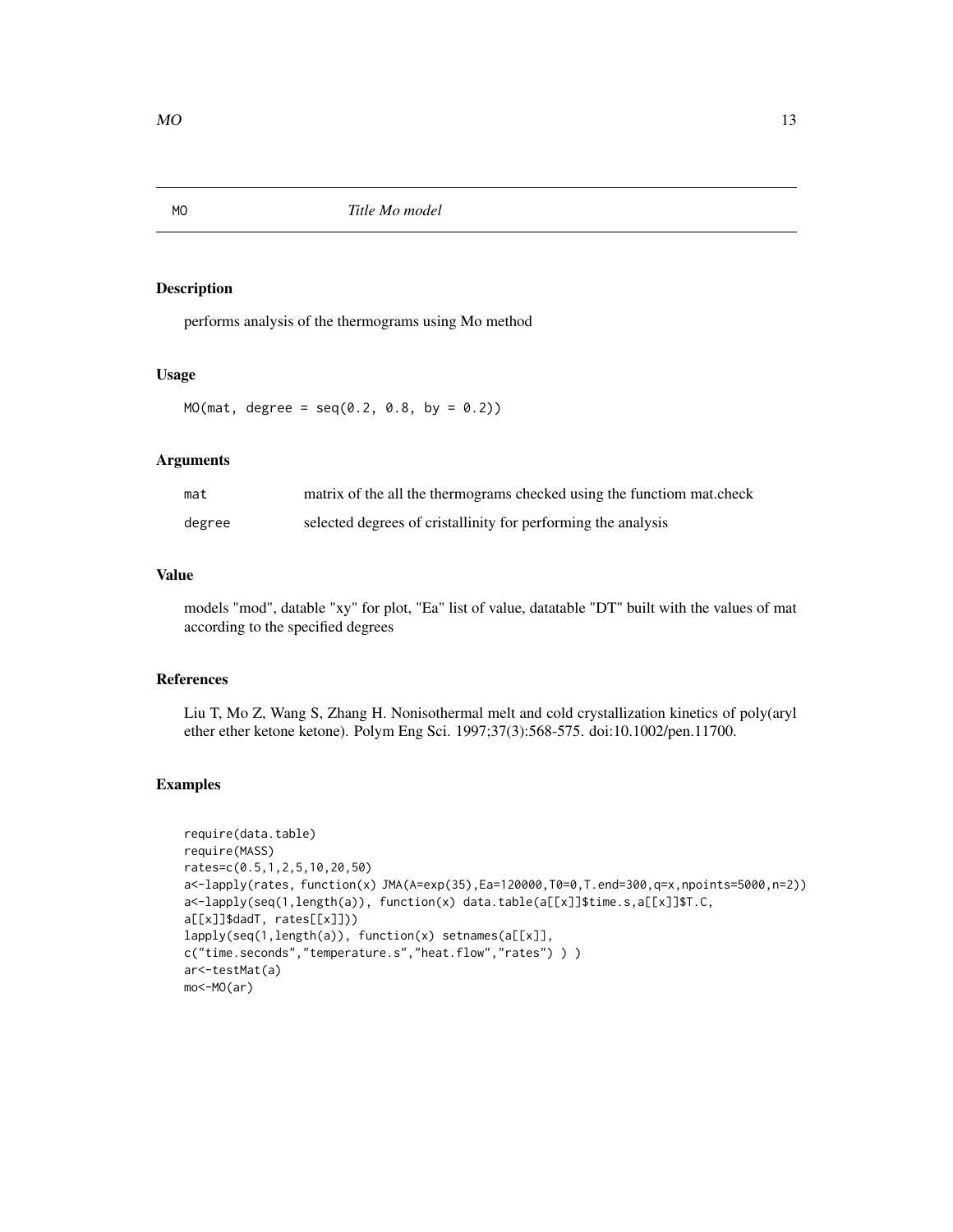<span id="page-13-0"></span>

performs analysis of the thermograms using Ozawa-Flynn and Wall method

### Usage

 $OFW(mat, degree = seq(0.2, 0.8, by = 0.05))$ 

#### Arguments

| mat    | matrix of the all the thermograms checked using the functiom mat.check |
|--------|------------------------------------------------------------------------|
| degree | selected degrees of cristallinity for performing the analysis          |

#### Value

models "mod", datable "xy" for plot, "Ea" list of value, datatable "DT" built with the values of mat according to the specified degrees

# References

1. Flynn J, Wall L. Res natl bur standards. Phys Chem. 1966;70:487-492.

```
require(data.table)
require(MASS)
rates=c(0.5,1,2,5,10,20,50)
a<-lapply(rates, function(x) JMA(A=exp(35),Ea=120000,T0=0,T.end=300,q=x,npoints=5000,n=2))
a<-lapply(seq(1,length(a)), function(x) data.table(a[[x]]$time.s,a[[x]]$T.C,
a[[x]]$dadT, rates[[x]]))
lapply(seq(1,length(a)), function(x) setnames(a[[x]],
c("time.seconds","temperature.s","heat.flow","rates") ) )
ar<-testMat(a)
ofw<-OFW(ar)
```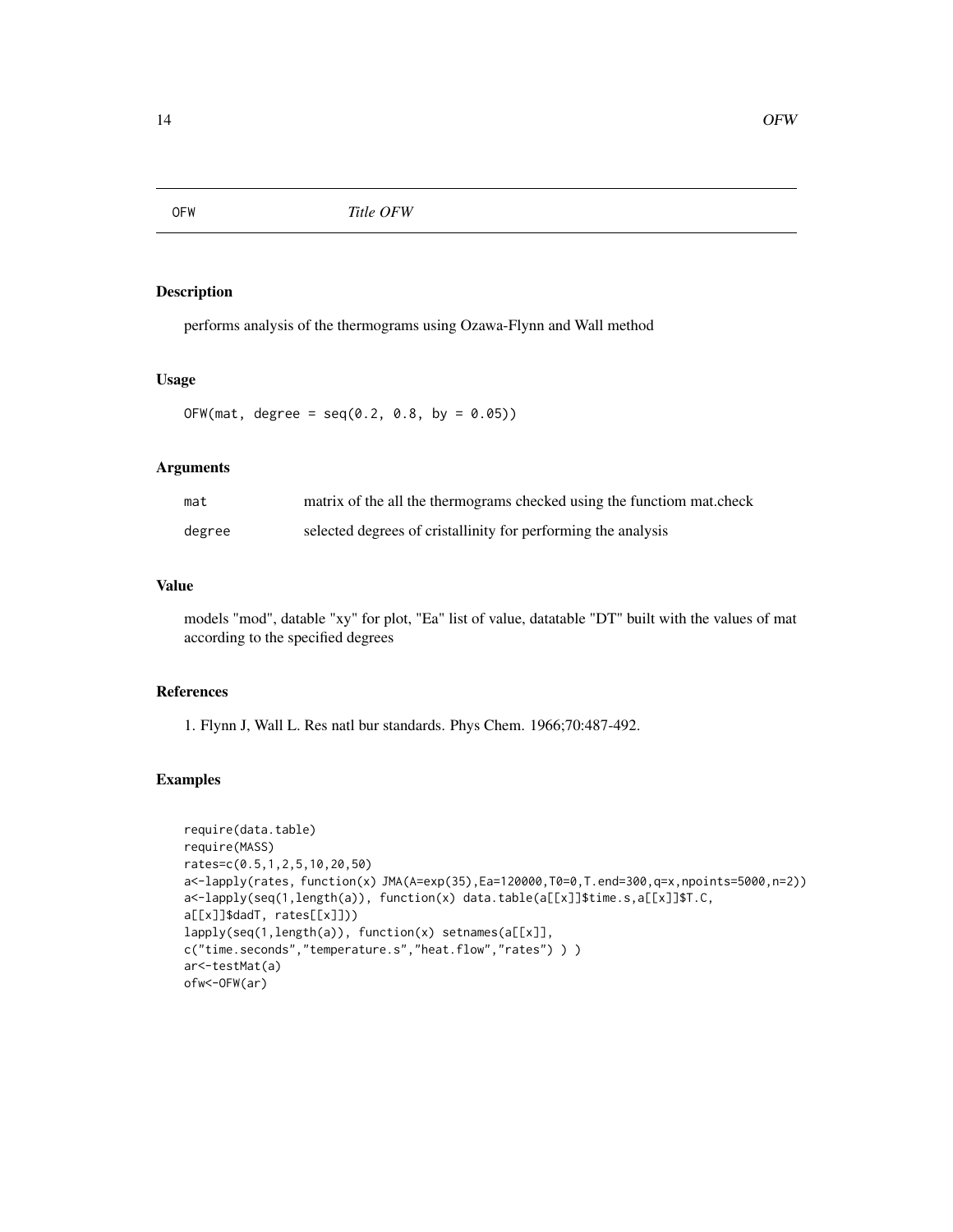<span id="page-14-0"></span>performs analysis of the thermograms using Ozawa method

#### Usage

 $OZ(mat, n.step = 1, spks = 1,eps = 0.001)$ 

# Arguments

| mat    | matrix of the all the thermograms checked using the function mat.check |
|--------|------------------------------------------------------------------------|
| n.step | number of steps for selecting temperature ranges                       |
| spks   | id of the peaks selected for applying the method                       |
| eps    | tollerance for the selection process                                   |

# Value

models "mod", datable "xy" for plot, "Ea" list of value, datatable "DT" built with the values of mat according to the specified degrees

# References

1. Ozawa T. Kinetics of non-isothermal crystallization. Polymer (Guildf). 1971;12(3):150-158. doi:10.1016/0032-3861(71)90041-3.

```
require(data.table)
require(MASS)
rates=c(0.5,1,2,5,10,20,50)
a<-lapply(rates, function(x) JMA(A=exp(35),Ea=120000,T0=0,T.end=300,q=x,npoints=5000,n=2))
a<-lapply(seq(1,length(a)), function(x) data.table(a[[x]]$time.s,a[[x]]$T.C,
a[[x]]$dadT, rates[[x]]))
lapply(seq(1,length(a)), function(x) setnames(a[[x]],
c("time.seconds","temperature.s","heat.flow","rates") ) )
ar<-testMat(a)
oz<-OZ(ar)
```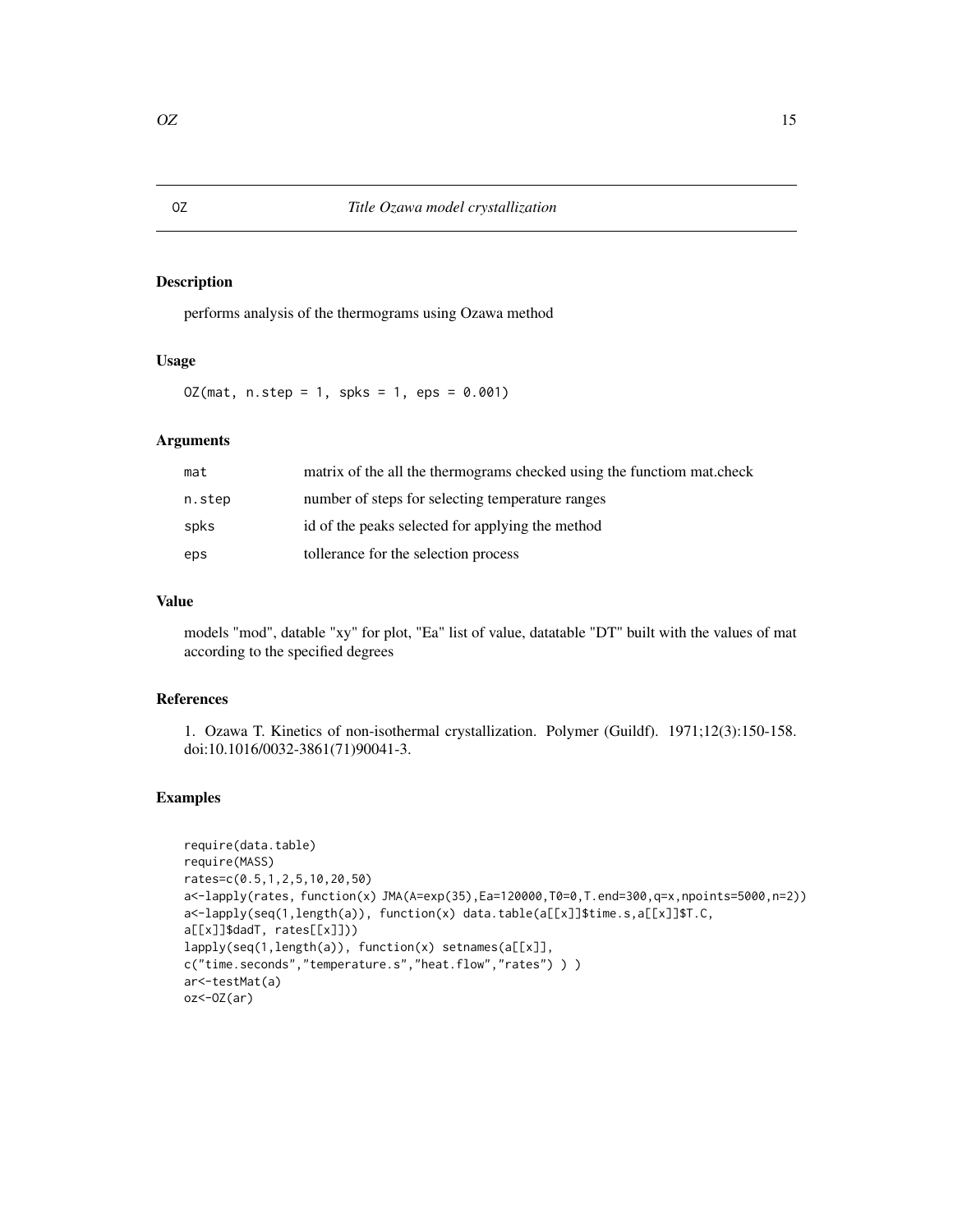<span id="page-15-0"></span>

template for plotting results from avrami function

# Usage

plot\_avrami(out, skip = 2)

# Arguments

| out  | output from avrami function   |
|------|-------------------------------|
| skip | plot symbols every nth points |

| plot_fri<br>Title plot.fri |  |
|----------------------------|--|
|----------------------------|--|

# Description

template for plotting results from friedman function

# Usage

plot\_fri(out)

# Arguments

| out          | from friedman function |  |  |  |
|--------------|------------------------|--|--|--|
|              |                        |  |  |  |
| plot_lavrami | Title plot lavrami     |  |  |  |

# Description

template for plotting results from avrami function

# Usage

plot\_lavrami(out, skip = 2)

# Arguments

| out  | output from lavrami function  |
|------|-------------------------------|
| skip | plot symbols every nth points |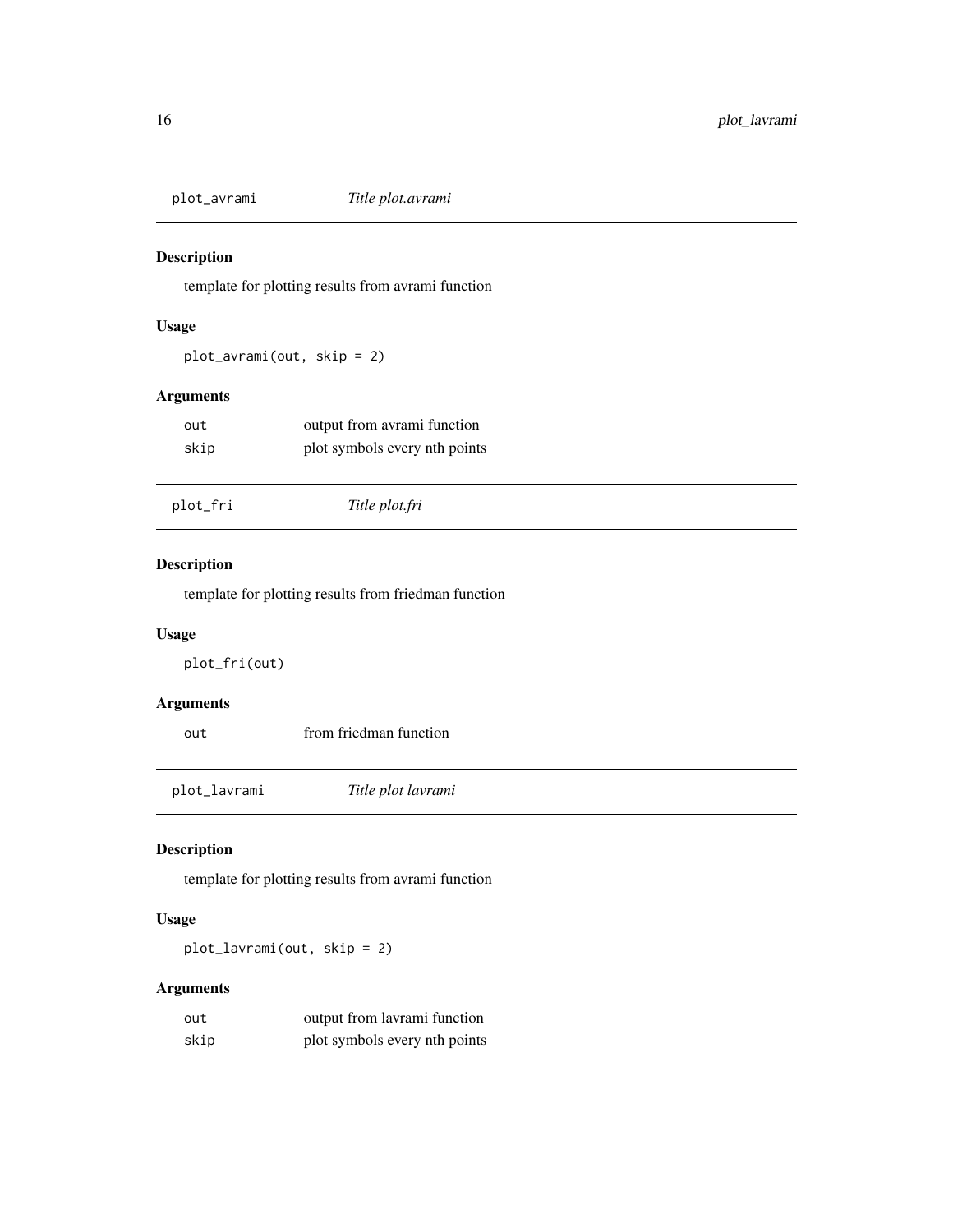<span id="page-16-0"></span>

template for plotting results from Mo function

# Usage

plot\_mo(out)

# Arguments

out from mo function

plot\_ozawa *Title plot.ozawa*

# Description

template for plotting results from avrami function

# Usage

plot\_ozawa(out)

# Arguments

out from ozawa function

ri *Title running integral*

# Description

calculate the running integral for the selected peak

# Usage

 $ri(x, y, pks, TAP = FALSE, linear = FALSE, ...)$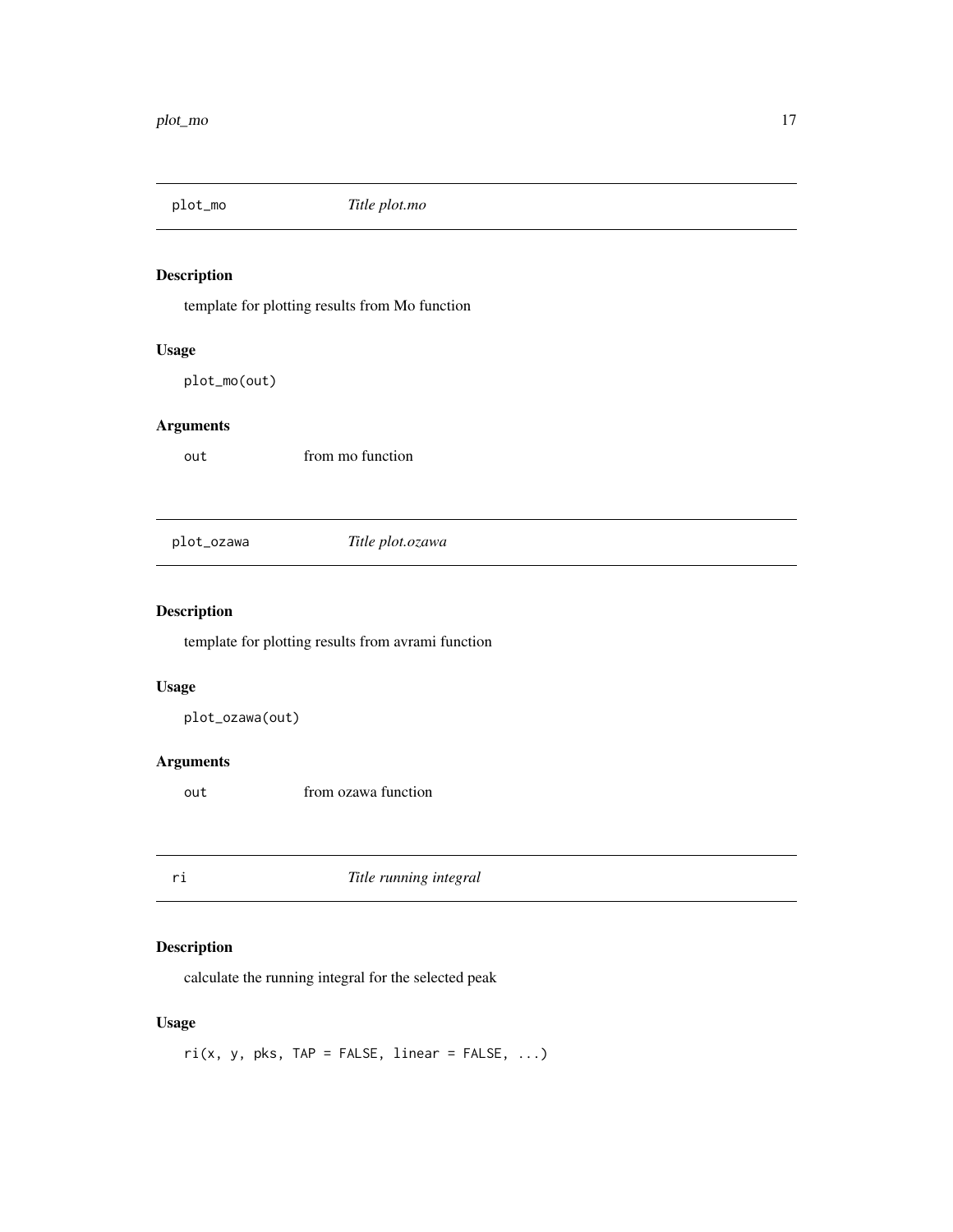#### <span id="page-17-0"></span>**Arguments**

| x          | x axis for the intergration                                                   |
|------------|-------------------------------------------------------------------------------|
| y          | y axis for the intergration                                                   |
| pks        | selected peak                                                                 |
| <b>TAP</b> | if TRUE will apply a baseline using tangent area proportional (default=FALSE) |
| linear     | if TRUE will apply a linear baseline (default=FALSE)                          |
| $\ddotsc$  | parameters in TAPPA function                                                  |

# Value

- ds data frame containing original x and y given as input
- ri running integral
- b.tap baseline calculate if the switch TAP is TRUE
- $y tap = y b.tap$

#### Examples

```
#' require(data.table)
require(MASS)
rates=c(0.5,1,2,5,10,20,50)
a<-lapply(rates, function(x) JMA(A=exp(35),Ea=120000,T0=0,T.end=300,q=x,npoints=5000,n=2))
a<-lapply(seq(1,length(a)), function(x) data.table(a[[x]]$time.s,a[[x]]$T.C,
a[[x]]$dadT, rates[[x]]))
lapply(seq(1,length(a)), function(x) setnames(a[[x]],
c("time.seconds","temperature.s","heat.flow","rates") ) )
a.dt <-lapply(seq(1,length(a)), function(x) data.table(data.frame(a.check[[x]])))
a<-rbindlist(a.dt)
a$rate<-a$id
a.peaks <- a[,.(res.list = list(findpeaks(heat.flow,sortstr=TRUE,npeaks=2))),by=id]
a.peaks$rate<-a.peaks$id
ref.peak=1
a.peaks <- data.table(data.table(a.peaks$rate),rbindlist((lapply(a.peaks$res.list,
function(x) data.table(t(x[ref.peak,]))))))
colnames(a.peaks)<- c("rate","peak.value","ind.max","left.lim","right.lim")
a.mat<- lapply(unique(a$rate),function(x)
ri(a[a$rate==x]$time.seconds,a[a$rate==x]$heat.flow,a.peaks[rate==x]))
```
runningIntegral *Title running integral*

#### Description

calculates the running integral for customer input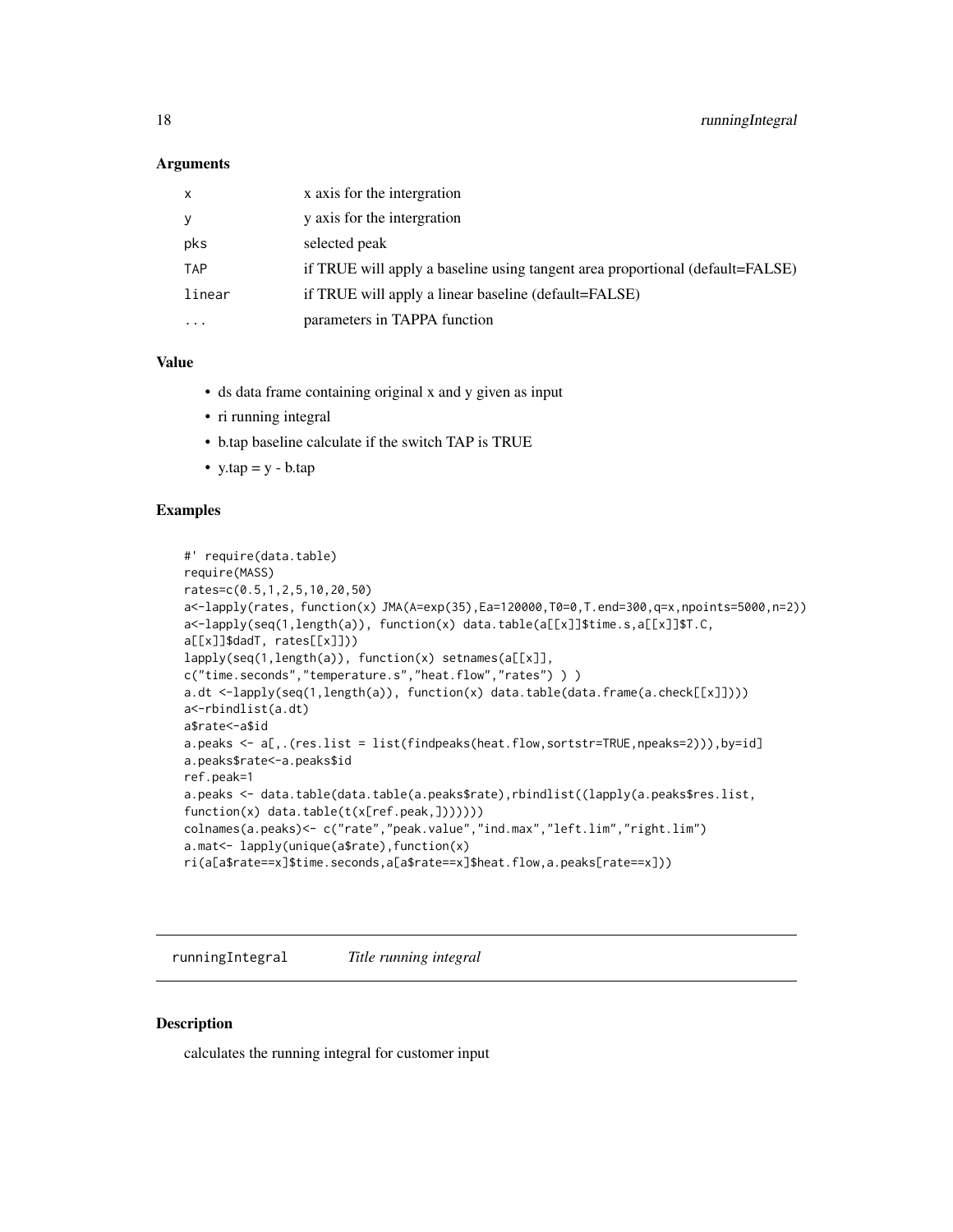#### <span id="page-18-0"></span> $s$ bAC 19

# Usage

runningIntegral(x, y, integrate.step =  $1$ )

#### Arguments

| X        | variable x use for integration process                                                 |
|----------|----------------------------------------------------------------------------------------|
| <b>V</b> | variable y use for integration process                                                 |
|          | integrate. step $=$ the step used for calculating the integrale the default value is 1 |

#### Examples

```
npoints=1000
x=seq(1,npoints)
y=(dnorm(x, mean=npoints/2, sd=npoints/10))
runningIntegral(x,y)
```
sbAC *Title sbAC*

# Description

Performs Šesták-Berggren (AC) simulations

# Usage

```
sbAC(time.start = 0, T0 = 0, T.end = 500, qqq = 50, A = 10^{6}(6.3),
 Ea = 80000, m = 1, n = 2, npoints = 10000,
 prec = 10^*(-4.30095790876), ...)
```
# Arguments

| time.start | Starting time for the simulations                             |
|------------|---------------------------------------------------------------|
| T0         | Temperature start                                             |
| T.end      | End temperature                                               |
| qqq        | Heating rate                                                  |
| A          | Parameters in the equation                                    |
| Ea         | Parameters in the equation                                    |
| m          | Parameter in the equation                                     |
| n          | Parameter in the equation                                     |
| npoints    | Number of points                                              |
| prec       | Starting value for the equation "prec"                        |
| .          | Parameters to pass to ode function for choosing solver method |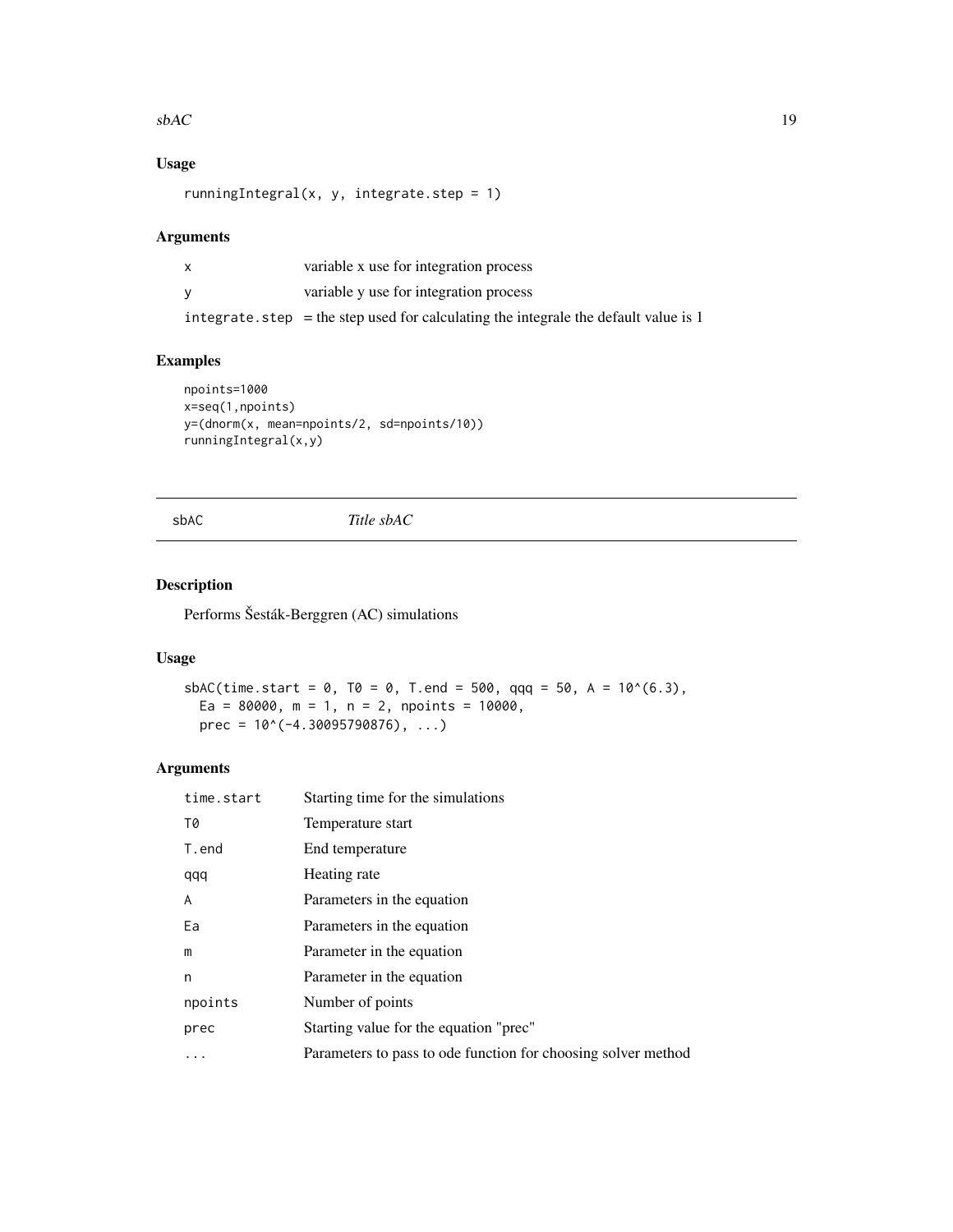# <span id="page-19-0"></span>Value

startgin temperature "T","fi",degree of crystallization "alfa",differential alfa in T "dadT",time in seconds "time.s",differential equation solution "sol"

# References

J. Šesták. Thermophysical Properties of Solids, Their Measurements and Theoretical Analysis. Elsevier: Amsterdam, 1984.

# Examples

res <- sbAC(npoints=5000,prec=10^(-4.30095790876))

select\_degree *Title*

# Description

Title

# Usage

```
select\_degree(mat, degree = seq(0.01, 0.99, by = 0.01))
```
# Arguments

| mat    | matrix of the all the thermograms checked using the functiom mat.check |
|--------|------------------------------------------------------------------------|
| degree | selected degrees of cristallinity for performing the analysis          |

# Value

"DT" built with the values of mat according to the specified degrees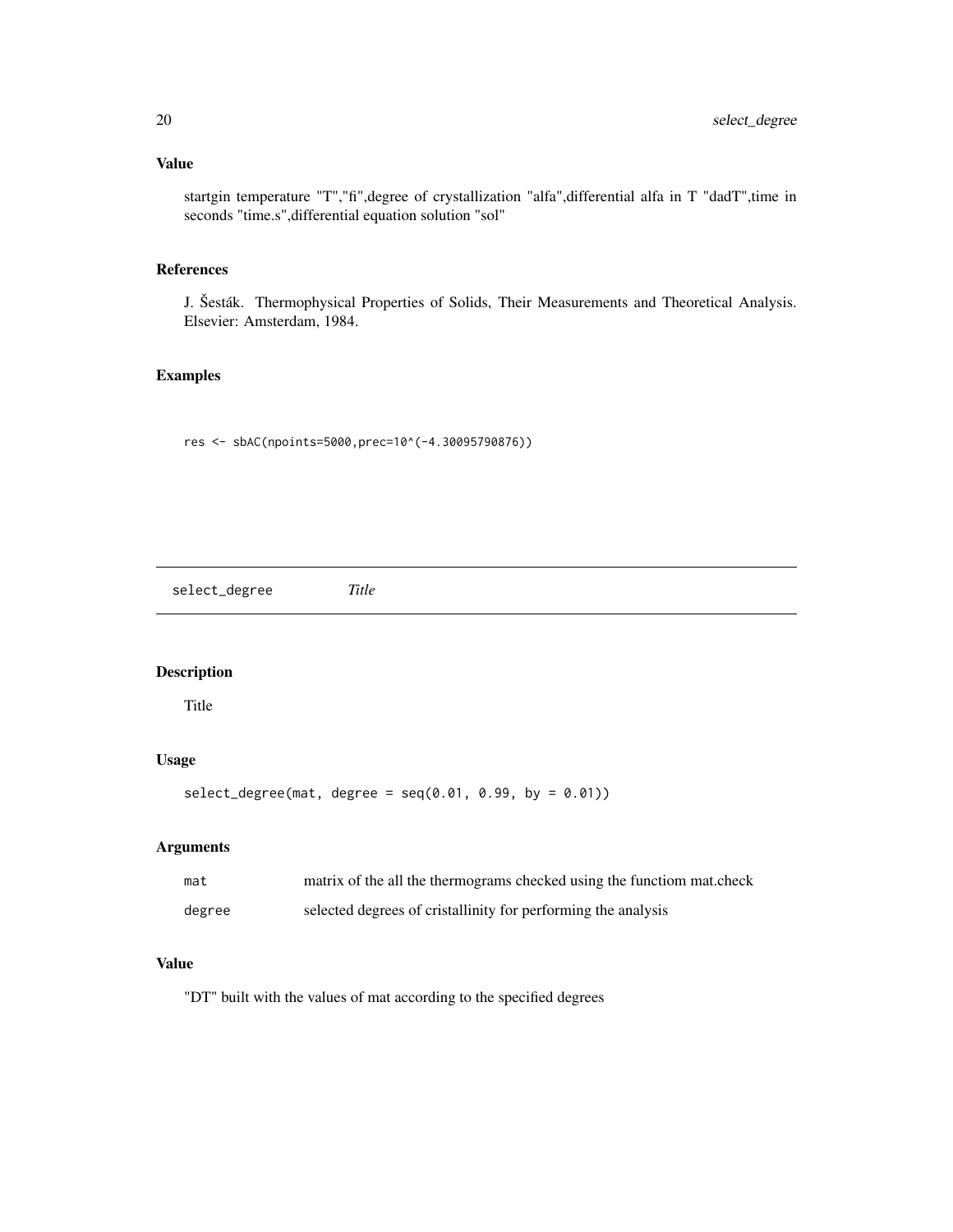<span id="page-20-0"></span>

create a simulated spectra with gaussian shape

# Usage

 $simG(vlen, i.start, gheight, shift = 0, wd = 30)$ 

# Arguments

| vlen    | desired length of the spectra |
|---------|-------------------------------|
| i.start | starting value for the peak   |
| gheight | height value                  |
| shift   | shift from 0                  |
| wd      | width of the gaussian curve   |

# Examples

y=(simG(500,35,1,0,w=20)) plot(y)

smooth.loess *Title smooth.loess*

# Description

a wrapper for the loess function included in the R base system

# Usage

```
smooth.loess(x, y, safe.start = 5, safe.end = 5, myspan = 0.28)
```
# Arguments

| $\boldsymbol{\mathsf{x}}$ | variable x                                       |
|---------------------------|--------------------------------------------------|
| <b>V</b>                  | variable y                                       |
| safe.start                | exclude a the n-th first values from calculation |
| safe.end                  | exclude a the n-th end values from calculation   |
| myspan                    | span parameter for loess function                |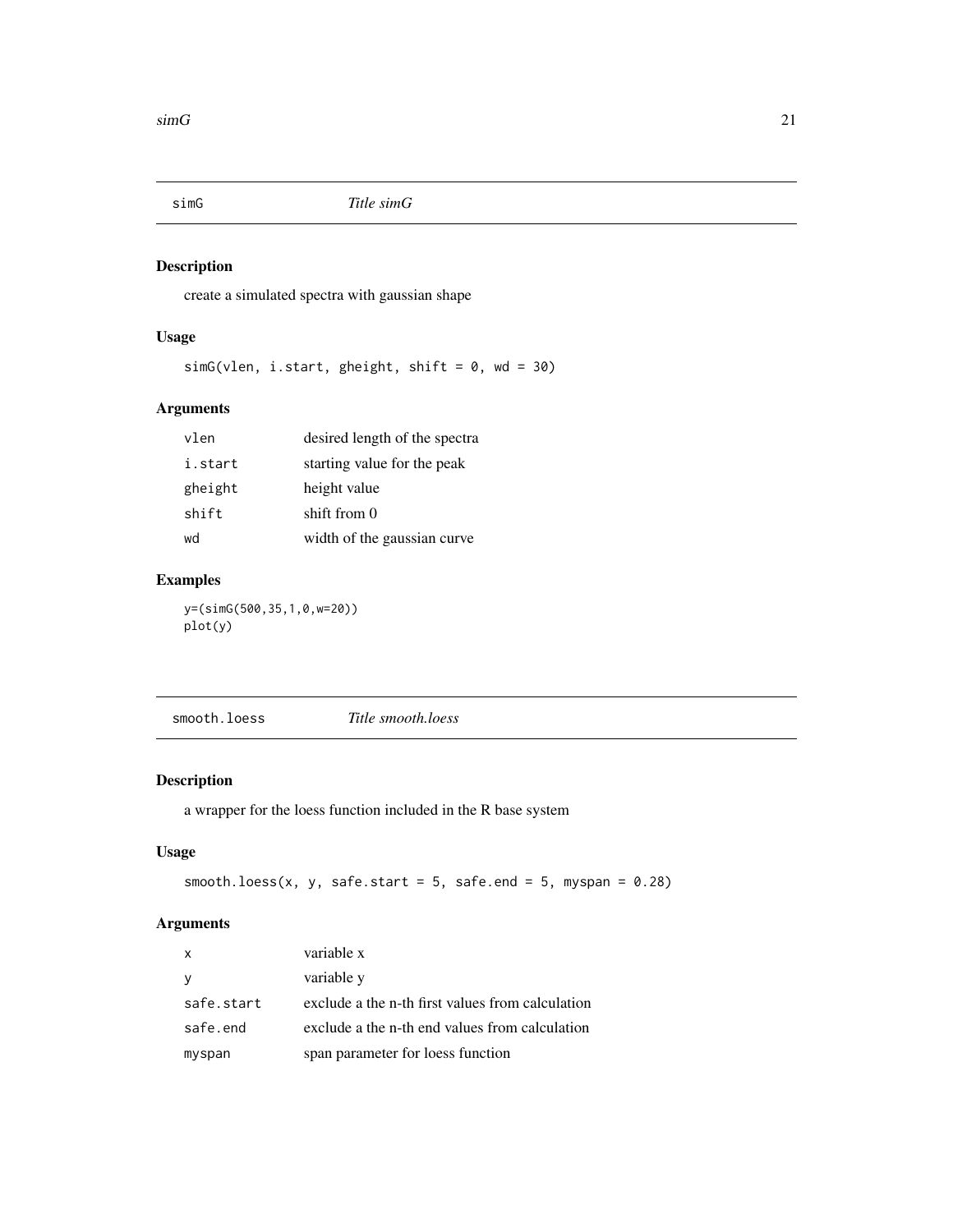22 Starink

#### Examples

```
npoints=1000
x=seq(1,npoints)
y=(dnorm(x, mean=npoints/2, sd=npoints/10))
y.smooth=smooth.loess(x,y)
plot(x,y)
```
Starink *Title Staink*

#### Description

performs analysis of the thermograms using Starink method

#### Usage

Starink(mat, degree =  $seq(0.2, 0.8, by = 0.05)$ )

# Arguments

| mat    | matrix of the all the thermograms checked using the functiom mat.check |
|--------|------------------------------------------------------------------------|
| degree | selected degrees of cristallinity for performing the analysis          |

#### Value

models "mod", datable "xy" for plot, "Ea" list of value, datatable "DT" built with the values of mat according to the specified degrees

# References

Starink MJ. A new method for the derivation of activation energies from experiments performed at constant heating rate. Thermochim Acta. 1996;288(1-2):97-104. doi:10.1016/S0040-6031(96)03053- 5.

```
require(data.table)
require(MASS)
rates=c(0.5,1,2,5,10,20,50)
a<-lapply(rates, function(x) JMA(A=exp(35),Ea=120000,T0=0,T.end=300,q=x,npoints=5000,n=2))
a<-lapply(seq(1,length(a)), function(x) data.table(a[[x]]$time.s,a[[x]]$T.C,
a[[x]]$dadT, rates[[x]]))
lapply(seq(1,length(a)), function(x) setnames(a[[x]],
c("time.seconds","temperature.s","heat.flow","rates") ) )
ar<-testMat(a)
star<-Starink(ar)
```
<span id="page-21-0"></span>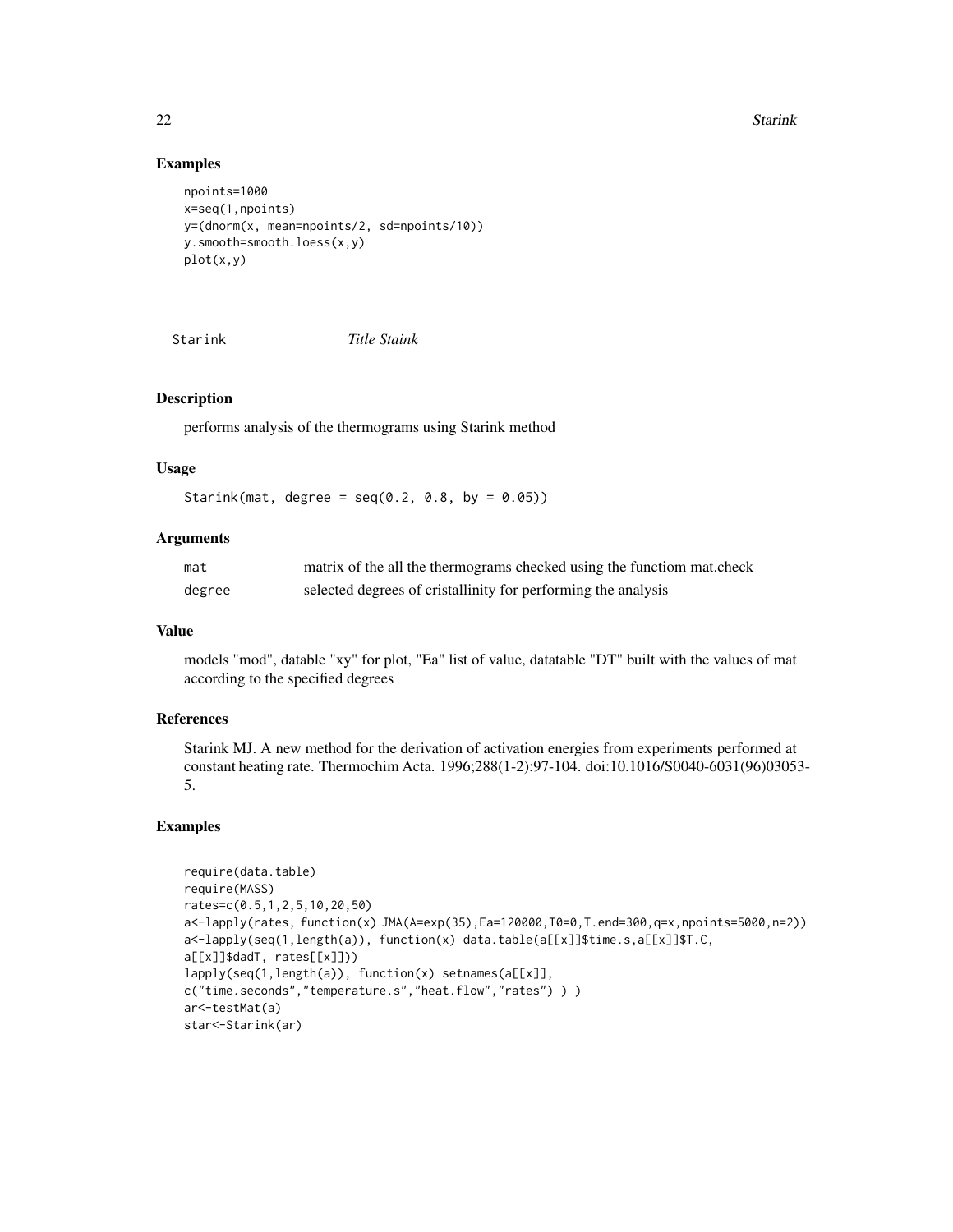<span id="page-22-0"></span>examples of functions for presenting the results obtained with different methods Title summary-Table A

#### Usage

```
summaryTableA(mat.mod)
```
#### Arguments

mat.mod output matrix from avrami function

# Value

table with the summary of result of applying the avrami function on the selected thermograms

summaryTableFri *Title summaryTableF*

# Description

Title summaryTableF

#### Usage

```
summaryTableFri(mat.mod)
```
### Arguments

mat.mod output matrix from friedman function

#### Value

table with the summary of result of applying the friedman function on the selected thermograms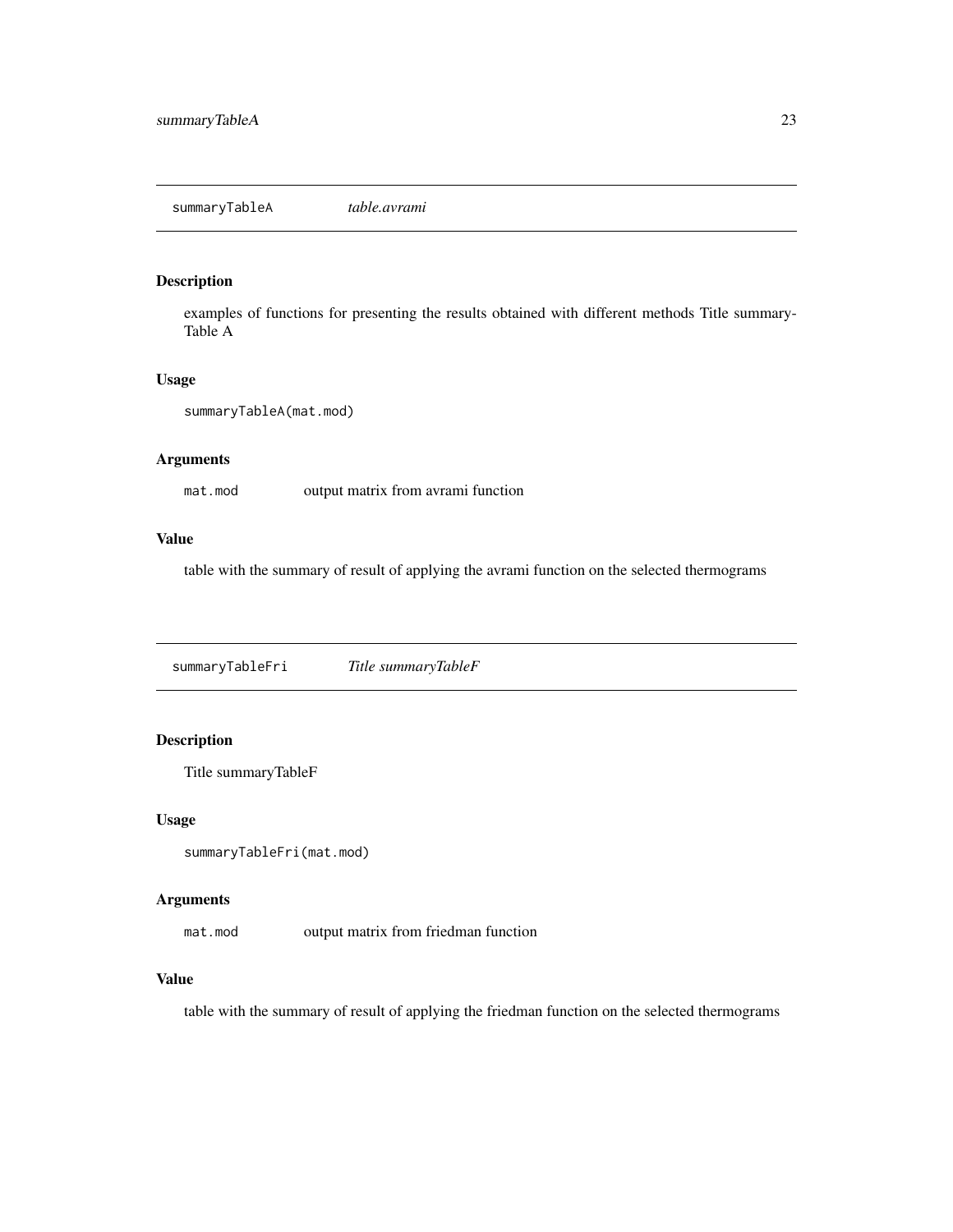<span id="page-23-0"></span>summaryTableKiss *Title summaryTableK*

# Description

Title summaryTableK

#### Usage

```
summaryTableKiss(mat.mod)
```
# Arguments

mat.mod output matrix from Starink function

## Value

table with the summary of result of applying the starink function on the selected thermograms

summaryTableMo *Title summaryTable Mo*

# Description

Title summaryTable Mo

#### Usage

```
summaryTableMo(mat.mod)
```
#### Arguments

mat.mod output matrix from Mo function

### Value

table with the summary of result of applying the ozawwa function on the selected thermograms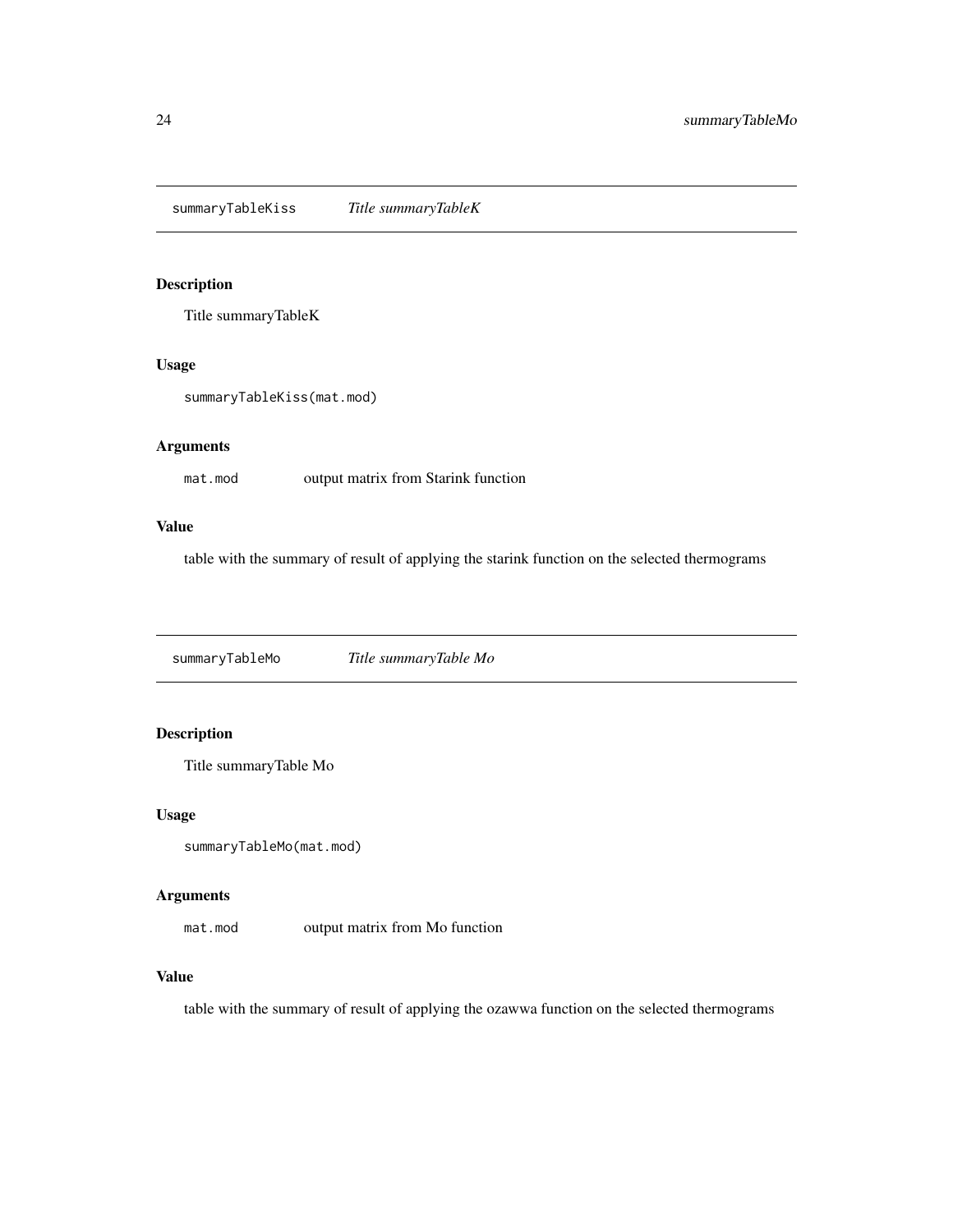<span id="page-24-0"></span>summaryTableOz *Title summaryTableOz*

#### Description

Title summaryTableOz

## Usage

summaryTableOz(mat.mod)

# Arguments

mat.mod output matrix from ozawa function

# Value

table with the summary of result of applying the ozawwa function on the selected thermograms

TAPPA *Title Tangent area proportional method TAPPA*

# Description

calculates the background of a thermogram according to Tangent-area-proportional method

#### Usage

 $TAPPA(T, dAlpha, interval = 10, tol = 0.001)$ 

# Arguments

|          | temperature                                                                                                  |
|----------|--------------------------------------------------------------------------------------------------------------|
| dAlpha   | the da/dt values                                                                                             |
| interval | number of points to use for interpolating the two lines that will merge according<br>to the area of the peak |
| tol      | tollerance for the iterative process                                                                         |

#### Value

B baseline values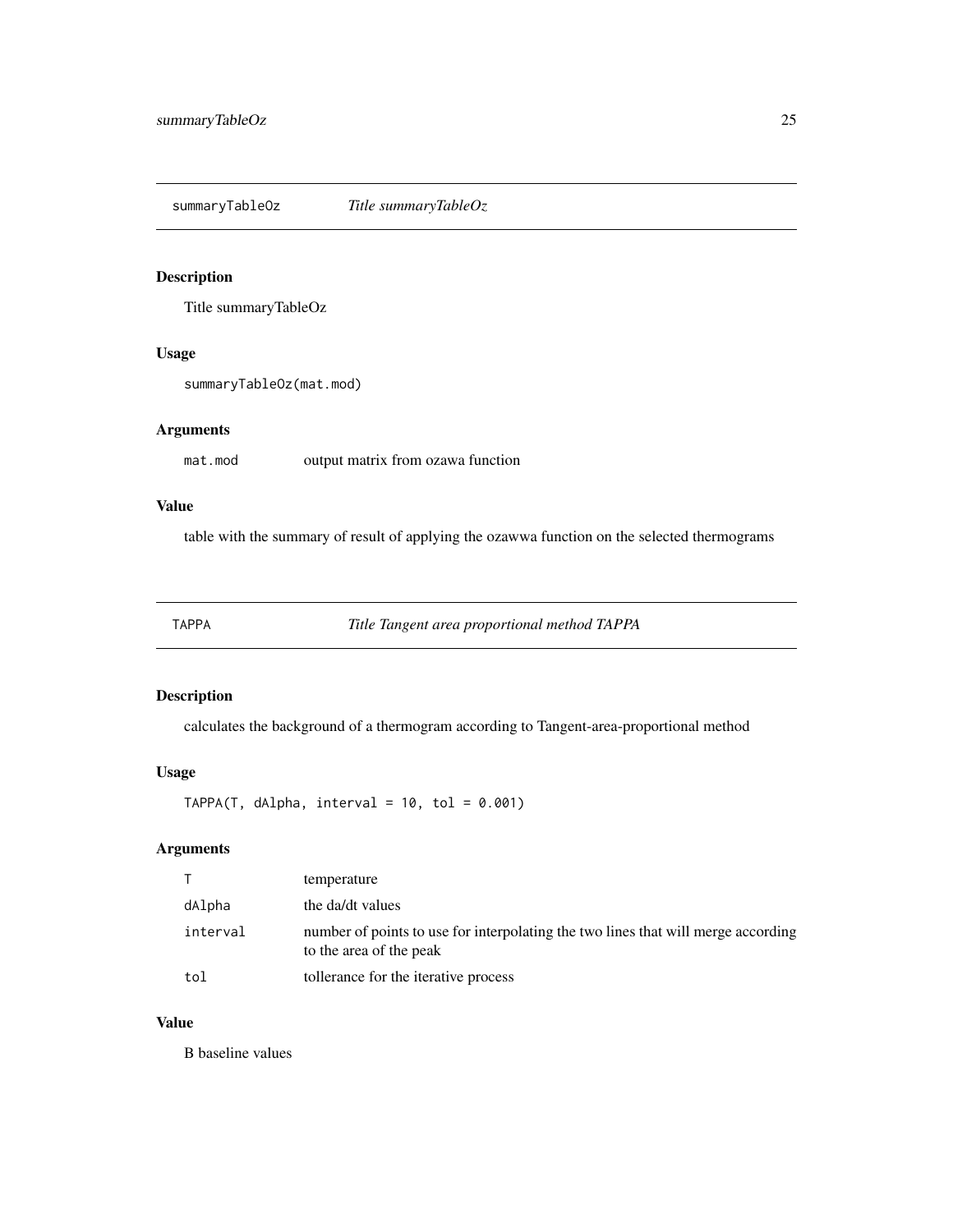#### References

1. Svoboda R. Tangential area-proportional baseline interpolation for complex-process DSC data - Yes or no? Thermochim Acta. 2017;658:55-62. doi:10.1016/J.TCA.2017.10.011.2. Svoboda R. Linear baseline interpolation for single-process DSC data-Yes or no? Thermochim Acta. 2017;655:242- 250. doi:10.1016/J.TCA.2017.07.008.

# Examples

```
npoints=1000
x=seq(1,npoints)
y=(dnorm(seq(1,npoints), mean=npoints/2, sd=npoints/10)) #simulated peak
y2=y+(dnorm(seq(1,npoints), mean=npoints, sd=npoints/10)) #secondary simulated peak
y2[seq(npoints*0.735,npoints)]=y2[763] #flat the curve at the end of first peak
ytap=TAPPA(x,y2)
plot(x,y2)
lines(x,ytap,col="red")
```
testMat *Title testMat*

#### Description

Title testMat

#### Usage

```
testMat(a, 1.lim = 1, r.lim = NULL, toselect = c(0, 1, 2, 0, 0, 0, 3, 4))
```
#### **Arguments**

| a        | list of data tables of the checked thermograms using checkmat, obtained at<br>different rates to change lines |
|----------|---------------------------------------------------------------------------------------------------------------|
| l.lim    | left lim of running integral                                                                                  |
| r.lim    | rigth lim of running integral                                                                                 |
| toselect | vector                                                                                                        |

#### Value

data table ready to be used by all the methods for kinetic analysis included in the package

```
require(data.table)
npoints=1000
x=seq(1,npoints)
y=(dnorm(x, mean=npoints/2, sd=npoints/10))
x=seq(1,1000)
x2=seq(200,500,length.out=1000)
```
<span id="page-25-0"></span>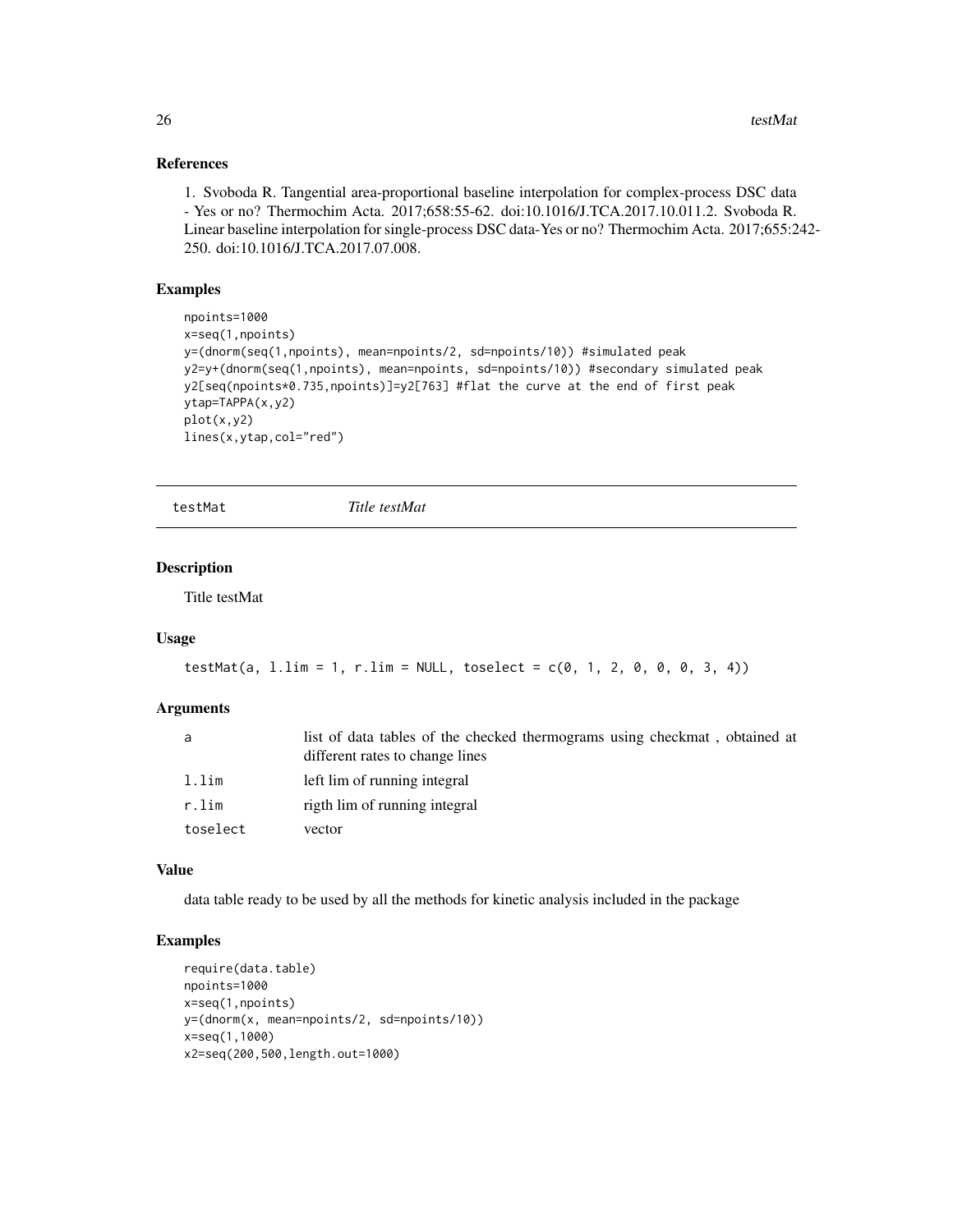<span id="page-26-0"></span>t\_baseline 27

```
dat=data.frame(x,x2,y)
colnames(dat) <- c("time.seconds", "temperature.s","heat.flow")
dat=data.table(dat)
dat2=dat
dat$rates=20
dat2$rates=50
toTest=list(dat,dat2)
tested=testMat(toTest)
```
t\_baseline *Title t.baseline*

# Description

a wrapper for the baseline.rdfbaseline function in the package baseline in order to have the output in the same format as the input

# Usage

t\_baseline(y)

#### Arguments

y baseline correction on y

# Value

y.baseline returns the corrected y

# Examples

y.baseline <- t\_baseline(y)

# VY *title Vyazovkin*

# Description

performs analysis of the thermograms using Vyazovkin isoconversional method to calculate the activation energy (Ea)

#### Usage

VY(T, bet, Ea)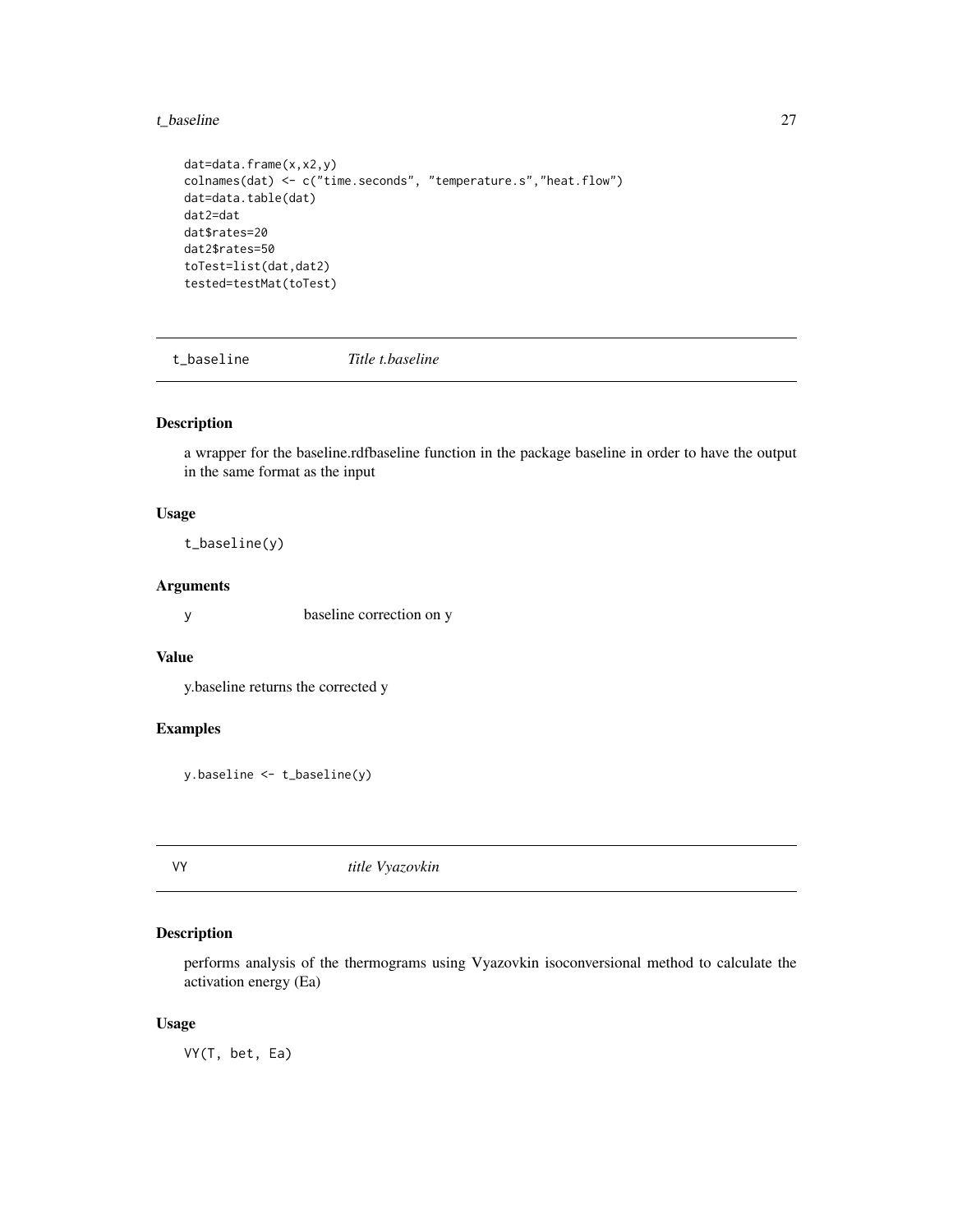### Arguments

|     | temperature                                                    |
|-----|----------------------------------------------------------------|
| bet | rate                                                           |
| Fa  | estimated Ea to use as a first guess for the iterative process |

# References

VYAZOVKIN, S. Advanced isoconversional method. Journal of thermal analysis, 1997, 49.3: 1493-1499.

```
require(data.table)
require(MASS)
rates=c(0.5,1,2,5,10,20,50)
a<-lapply(rates, function(x) JMA(A=exp(35),Ea=120000,T0=0,T.end=300,q=x,npoints=5000,n=2))
a<-lapply(seq(1,length(a)), function(x) data.table(a[[x]]$time.s,a[[x]]$T.C,
a[[x]]$dadT, rates[[x]]))
lapply(seq(1,length(a)), function(x) setnames(a[[x]],
c("time.seconds","temperature.s","heat.flow","rates") ) )
as<-select_degree(ar)
vy<-as[, optimize(function(x) VY(temperature.s.K,rate,x), lower=50,upper=250),by=rit]
```